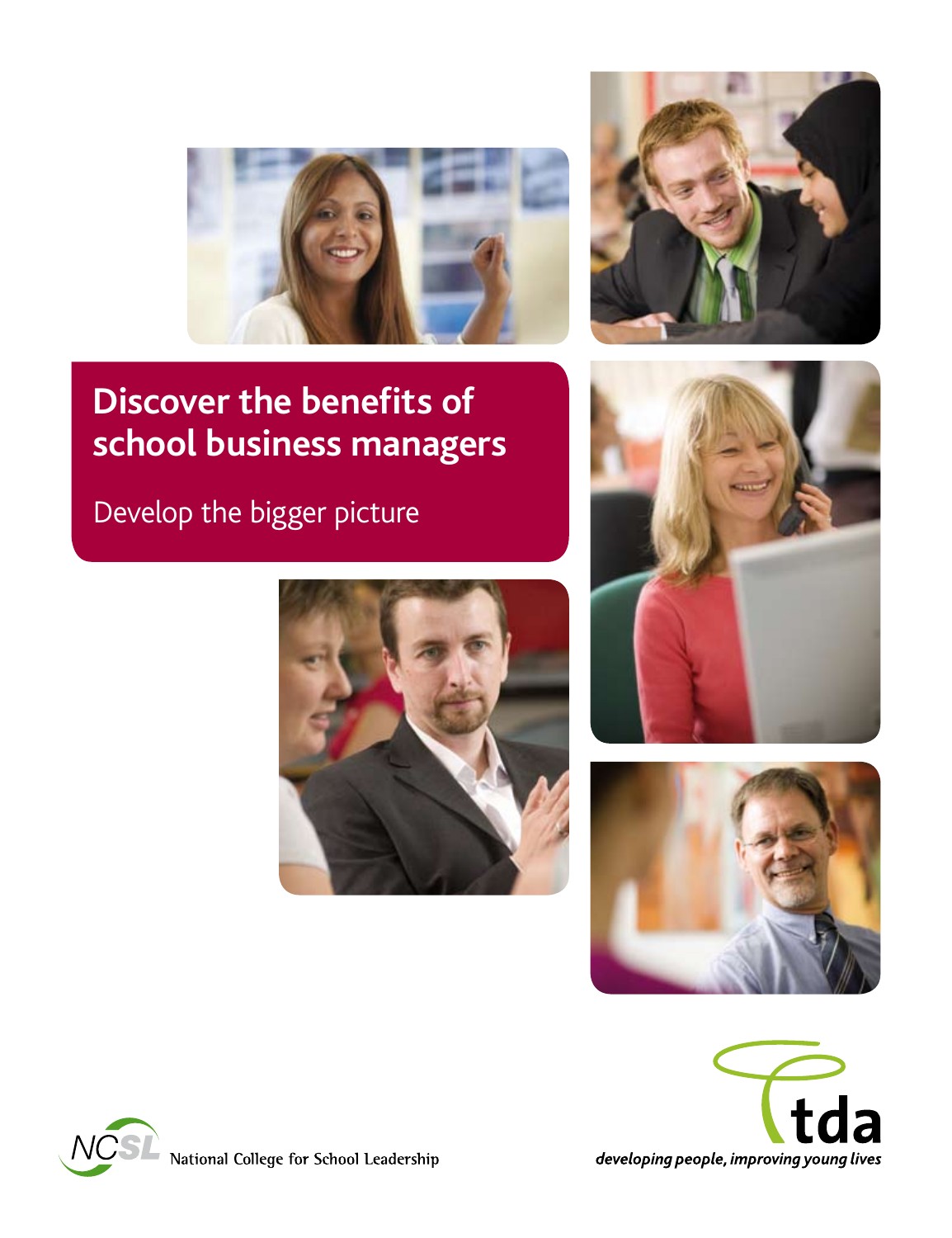This booklet explains how a school business manager can make a difference, and how they can help you to:

- free up your time to focus on the future
- get more out of your budget
- improve outcomes for children, and
- contribute to improving the working environment of your school.

**Developing the school business manager role**

The Training and Development Agency for Schools (TDA) and the National College for School Leadership (NCSL) work together, with their respective strategic responsibilities for the wider workforce and school leadership, to promote and develop the role of school business manager.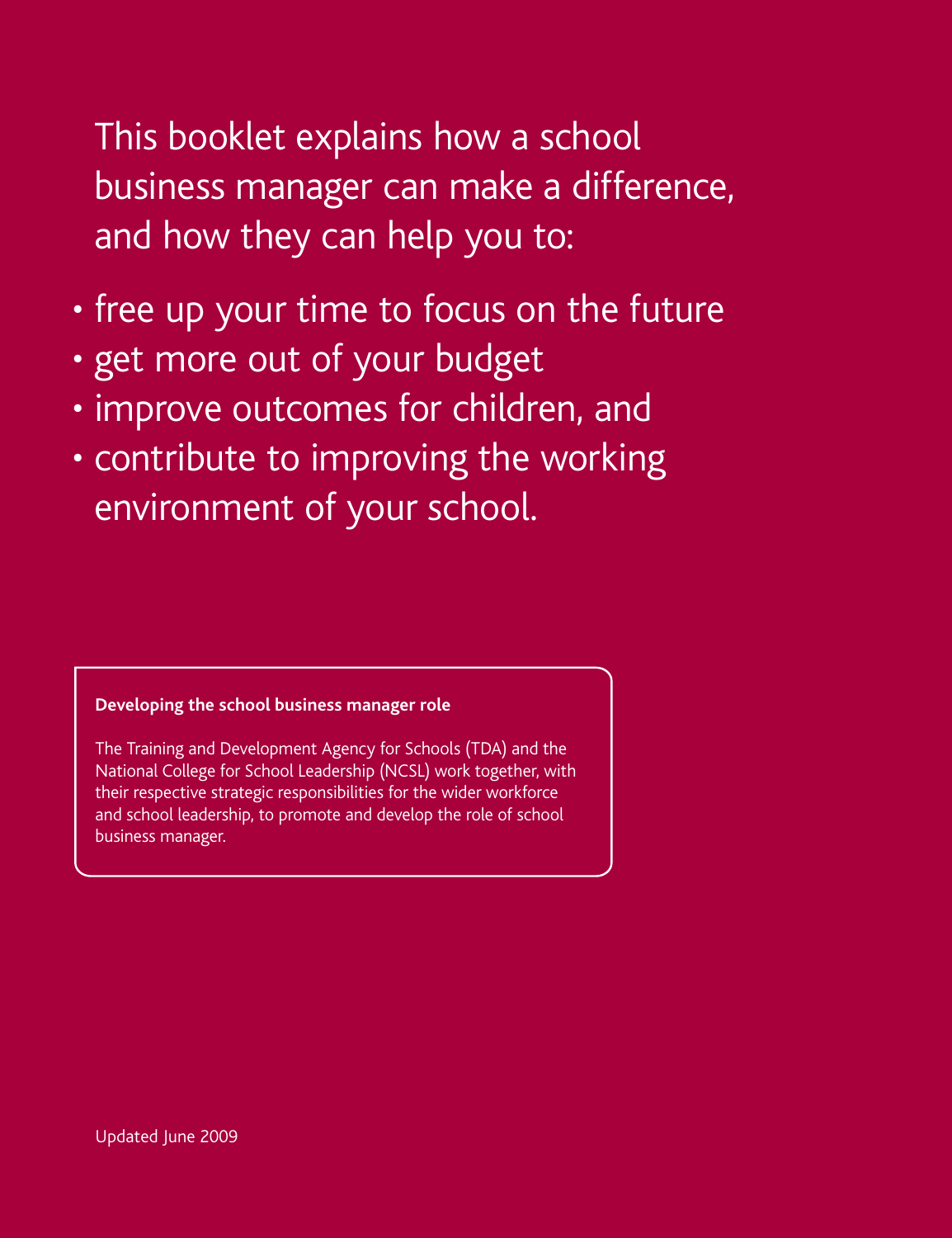# **Contents**

# **Section 1** The role of the school business manager

| 1.1 What is a school business manager?              | 03 |
|-----------------------------------------------------|----|
| 1.2 The benefits of school business managers        | 04 |
| 1.3 How the role of school business manager evolved | 06 |
| 1.4 How school business managers can be deployed    | 07 |
| 1.5 Frequently asked questions                      | 12 |

# **Section 2**

 How to develop or recruit a school business manager

| 2.1 Where to look for a school business manager                                                   | 15 |
|---------------------------------------------------------------------------------------------------|----|
| 2.2 Developing an existing staff member                                                           | 16 |
| 2.3 Training for school business managers                                                         | 17 |
| 2.4 Recruiting your school business manager externally                                            | 20 |
| 2.5 Employing a school business manager -<br>core and variable functions, skills and competencies | 21 |
| 2.6 Interview arrangements and salaries                                                           |    |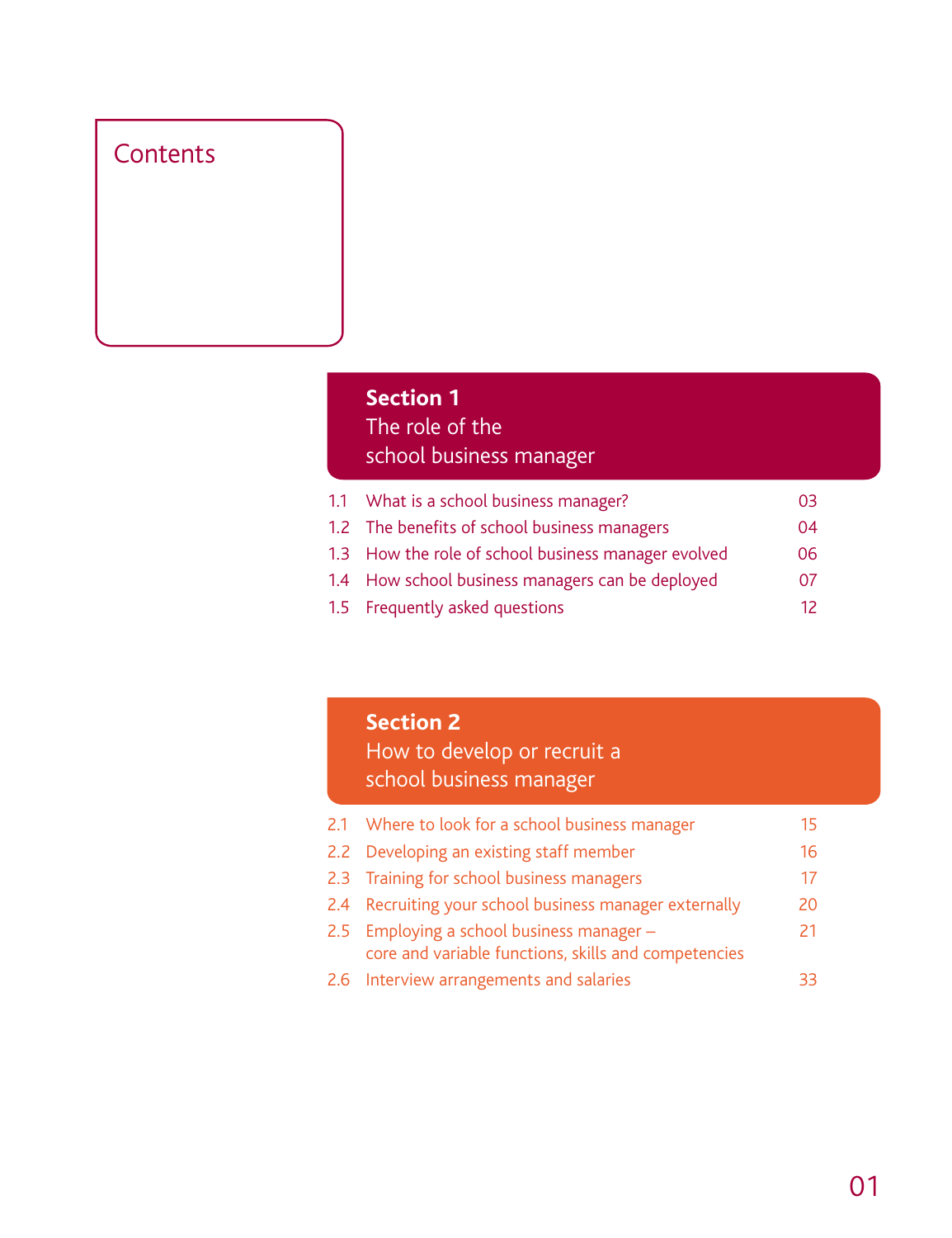

# The role of the school<br>business manager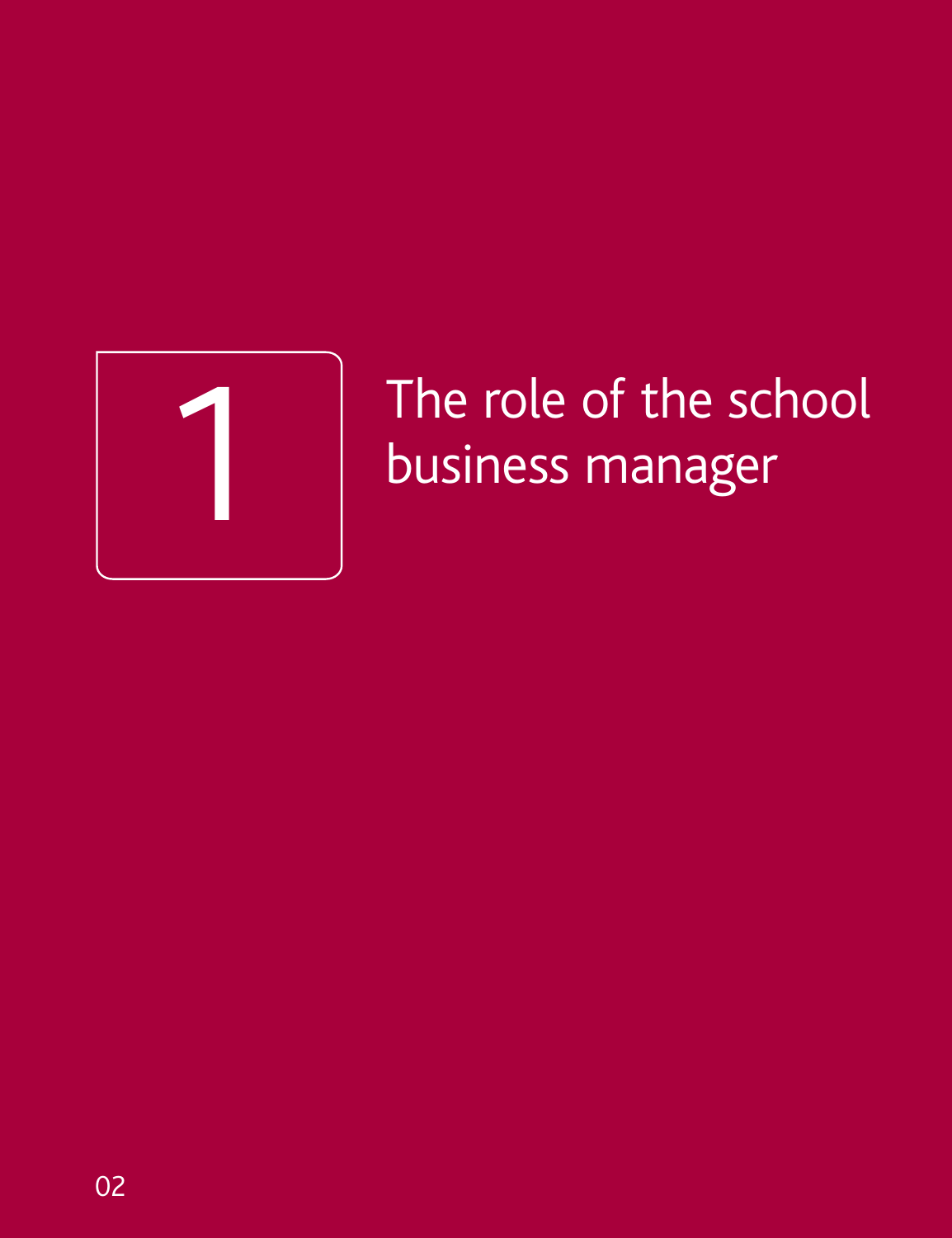# 1.1 What is a school business manager?



A school business manager is a member of staff who helps to ensure the smooth and successful running of a school. By dealing with the leadership, managerial and administrative complexities that confront their schools, school business managers are supporting their headteachers and making a direct contribution to improving the effectiveness of their schools.

Areas of responsibility include strategic and operational management of finances, human resources, facilities, and sustainable development; line management and the professional development of support staff; and marketing and communications. They are most effective when they are appropriately trained and work in, or alongside, the school leadership team.

School staff who fulfil the role may have a number of job titles other than school business manager, including bursar, finance officer and senior administration officer.

Some school business managers work at both a strategic and an operational level in their school. This flexibility is particularly valuable in the primary sector,

and mirrors the nature of the primary headteacher role, which often requires a significant teaching commitment. Some highly skilled school business managers are now responsible for aspects of the strategic leadership of large and complex school organisations, including directing the work of other managerial and operational support staff and working across a number of schools.

There is no 'one size fits all' school business manager as each role is tailored to meet individual school needs. Many schools employ their own school business manager, but some smaller schools come together and share this useful resource for the benefit of all, as part of a distributed leadership structure.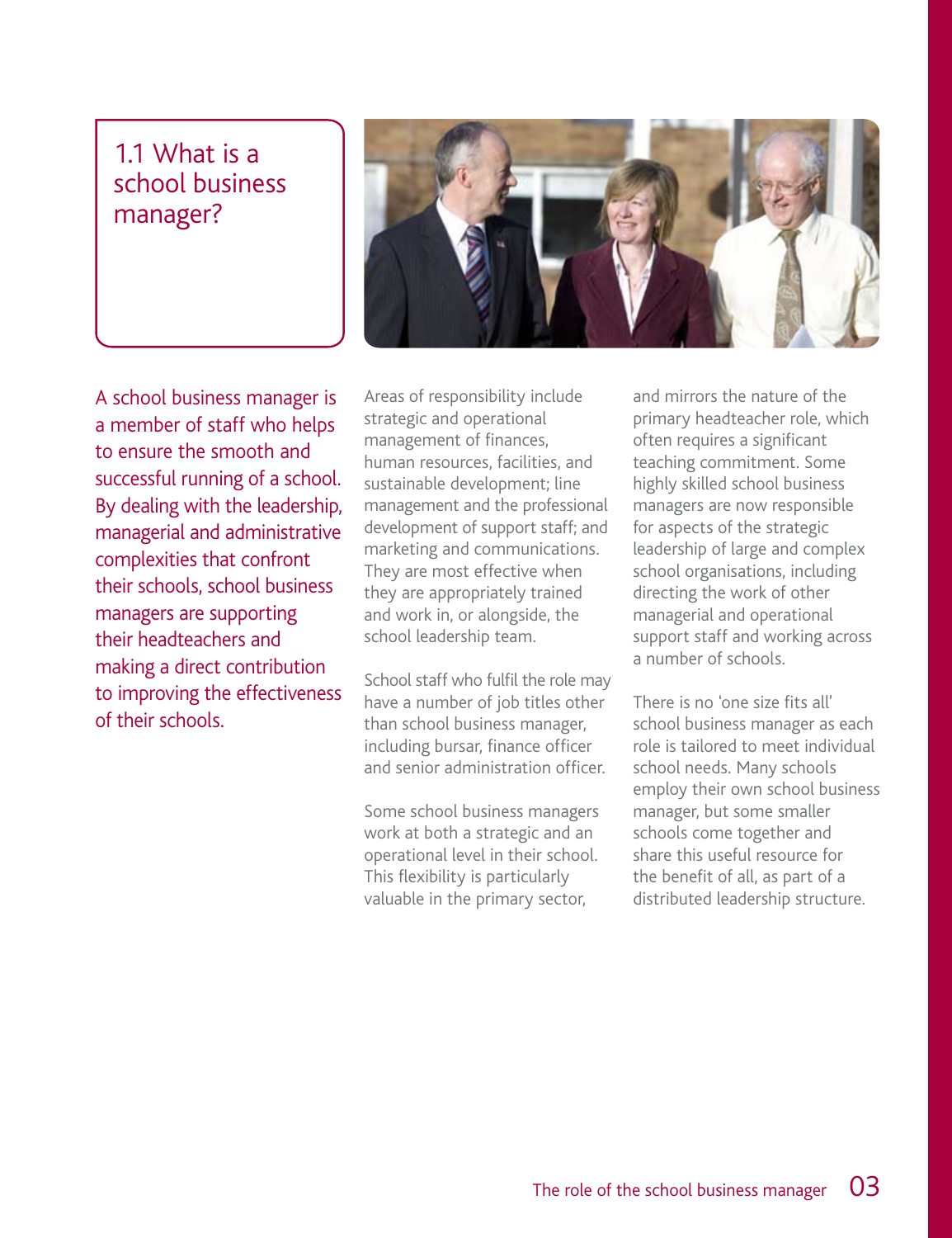# 1.2 The benefits of school business managers



Employing and developing school business managers can help to relieve the pressure on headteachers and the senior leadership team, while also using resources more effectively.

School business managers are playing an increasingly important role in 21st century schools by managing extended services and the relationships with professionals from a range of other agencies.

#### More time to focus on teaching and learning

Headteachers' roles and responsibilities cover strategic leadership and management as well as daily operations. We know that many headteachers want to increase the amount of time they spend on leading teaching and learning. It is a highly valued part of the job and the reason why many decide to become headteachers in the first place.

By employing a school business manager to take on or share other tasks and responsibilities, headteachers can dedicate more of their time to ensuring a high standard of teaching and learning. Recent NCSL research shows that effectively deployed school business managers, operating at the correct level, can save headteachers up to one third of their time.

#### Making the most of budgets and resources

Central to the case for recruiting a school business manager is the need to make best use of budgets and resources. School business managers not only make significant savings, they also identify new sources of funding.

They help put schools on a firmer footing by developing long-term financial plans. School business managers play a key role in linking strong financial management to the school improvement planning process. This is an essential element in achieving the Financial Management Standard in Schools (FMSiS), which is a requirement for all maintained schools. For more information please visit www.standards.dcsf.gov.uk/vfm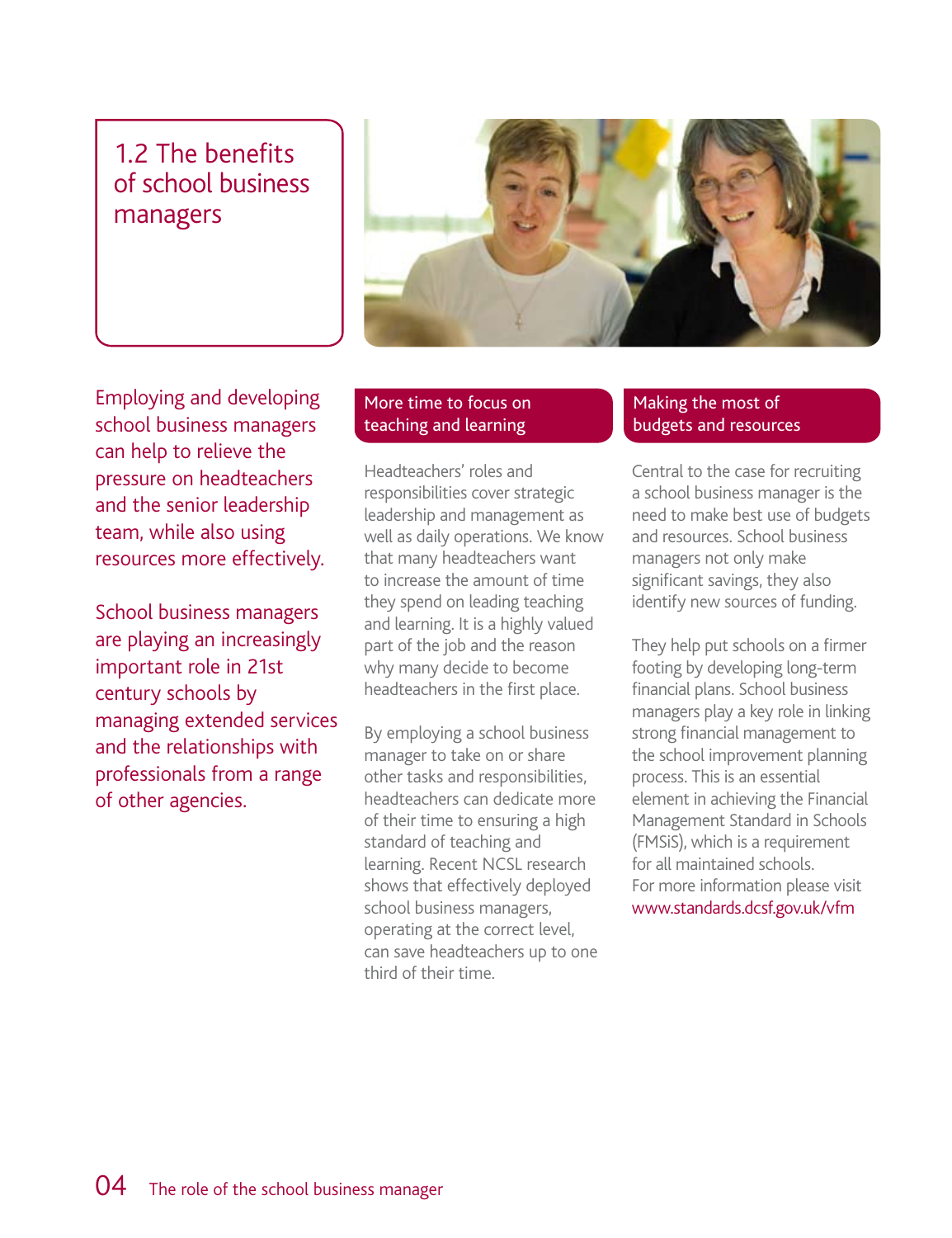



#### New and complementary skills

The challenges of running 21st century schools are many and complex. Headteachers need to build leadership teams with a wide range of professional skills – teaching and non-teaching.

Headteachers recognise the power of distributed leadership. Many also recognise the additional dimension that suitably skilled school business managers bring to their senior leadership teams. Consequently, the changing face of school leadership increasingly includes school business managers playing key roles.

#### Unlocking the potential of your whole school team

Developing people and nurturing talent is crucial to leadership in all organisations, and schools are no exception. One of the most important ways school leaders contribute to learning is through their impact on the motivation and development of their staff.

Most schools have seen a significant rise in the number and diversity of support staff in recent years. School business managers are well placed to take on the leadership, development and performance management of these staff.

#### More time for collaboration and implementing new initiatives

School business managers can make a vital contribution to the successful delivery of school improvement initiatives, which lead to better outcomes for pupils – for example, improvements in ICT and the learning environment.

They can also make an important contribution to developing integrated working through the extended services offered by schools. This includes developing and managing childcare facilities, after-school activities, parenting support, liaison with other agencies and specialist support services, and wider community access facilities, incorporating adult learning.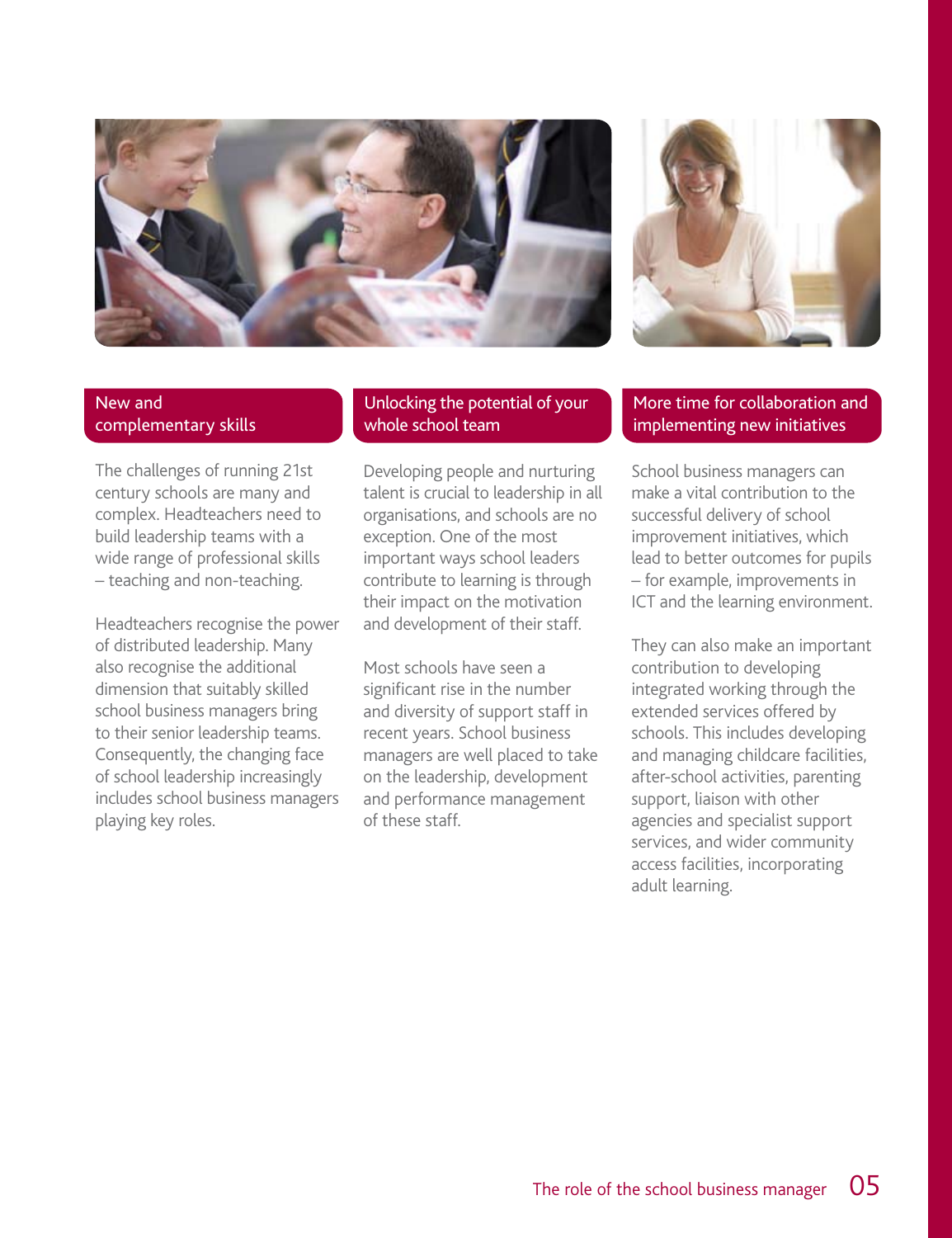# 1.3 How the role of school business manager evolved



Since the introduction of local management of schools in the late 1980s, responsibility and accountability for finance, resources and facilities management has increasingly been devolved to schools.

This has meant a dramatic change in the nature and demands placed on headteachers, and has brought about the need for a greater range of professional skills in school leadership teams.

The NCSL and the TDA, with their respective strategic responsibilities for school leadership and the wider workforce, have together promoted and developed the role of school business manager. This has been done to provide school leadership teams with the range of professional skills they now need. Since 2002, over 6,000 school business managers have been trained, and the shape of school leadership teams has changed to embrace this role.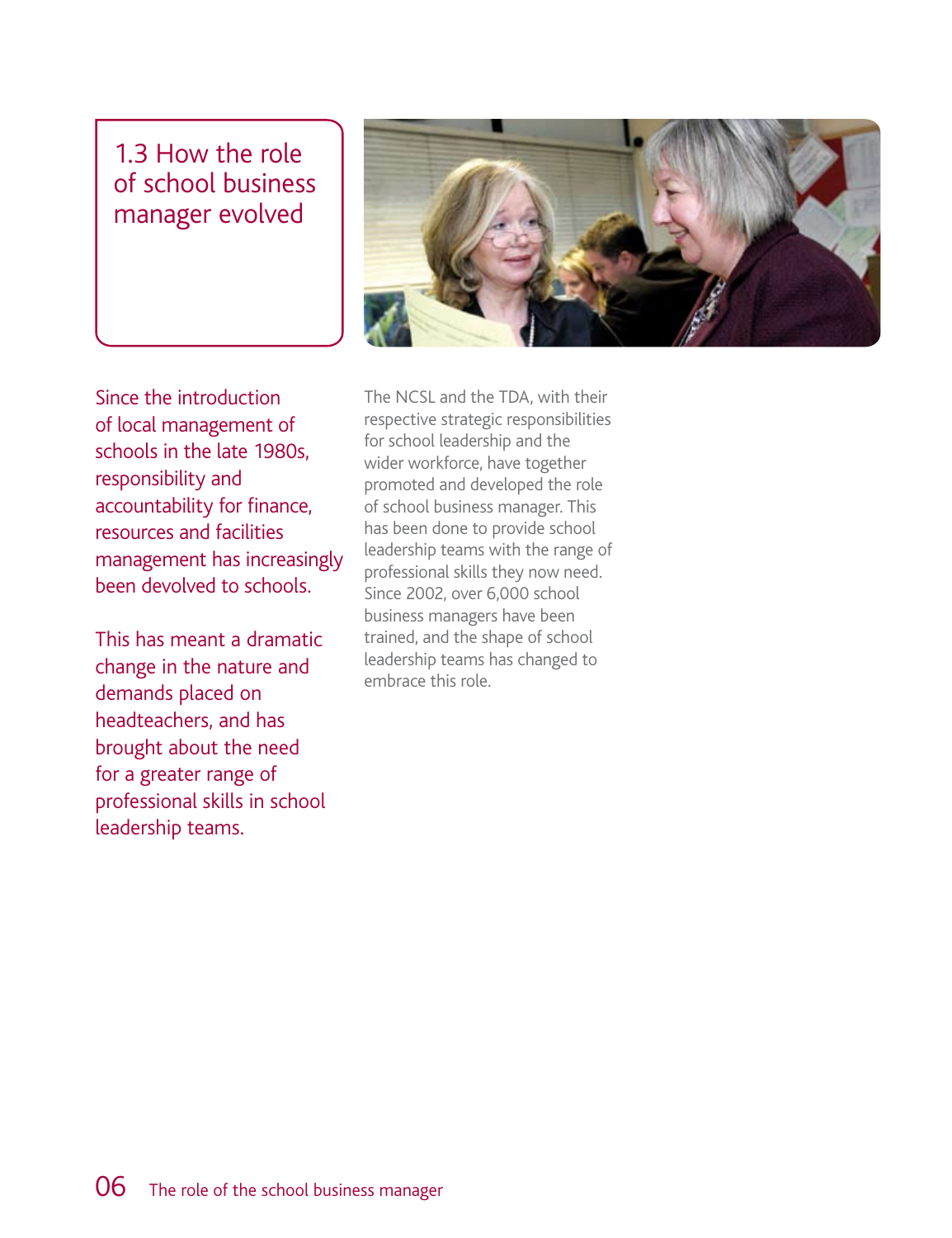# 1.4 How school business managers can be deployed



Many headteachers have discovered that school business managers are now indispensable. However, some small schools may have difficulty employing a full-time school business manager, even though their needs and responsibilities may be similar to those of larger schools.

These schools may consider sharing the services of a school business manager with other schools in a number of ways, as described on pages 8–9.

A smaller proportion of primary schools currently have school business managers compared to secondary schools. The NCSL is working with the TDA and other key stakeholders to ensure that all primary schools have access to school business management skills in the future.

As part of the further development of the school business management programmes, the NCSL has set up a series of demonstration projects. These are taking place in schools – particularly in the primary phase. These demonstration projects are designed to determine the impact of school business management activities on teaching and learning. Each project will help to find out:

- which school business management roles are most effective in which contexts
- the skills and strategies headteachers need, to deploy school business managers effectively, and
- the training requirements for both internal and external school business manager candidates.

The NCSL will publish the findings through a series of case studies and a toolkit for headteachers, governors and local authorities. In addition, schools that might be considering recruiting a school business manager may find discussion with demonstration projects and case study schools helpful. Details of the locations of demonstration projects and case studies will be made available at www.ncsl.org.uk/sbmfuture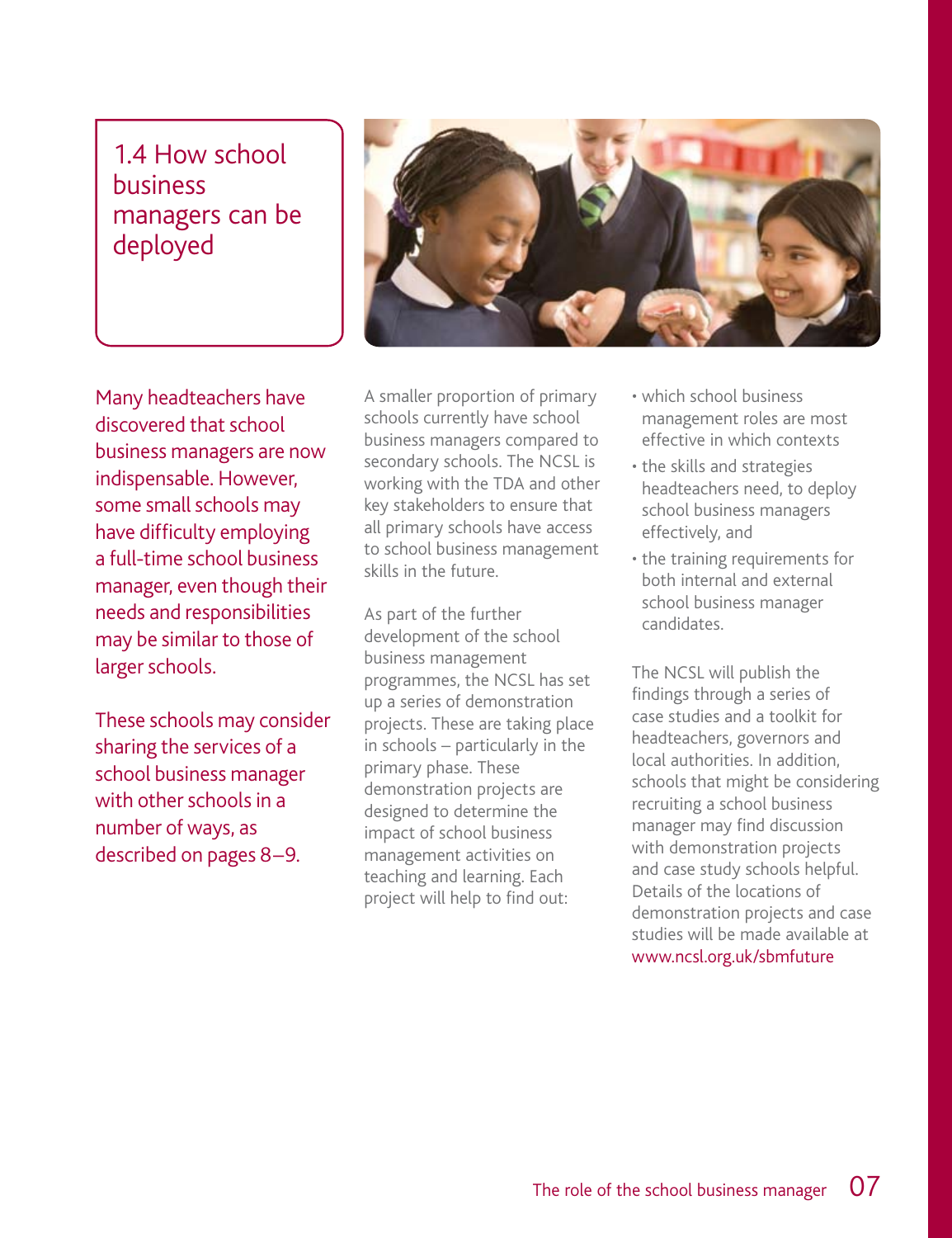# Models of deployment

The following diagrams show different models of ways in which school business managers can be deployed.

# **Headteacher** Deputy Head **Department Heads** School Business Manager Senior Leadership Team

#### Traditional school business manager structure

**Example:** Secondary schools and primary schools of approximately 250 pupils and above.

Typical leadership structure with the school business manager as part of the senior leadership team.

#### Peripatetic school business manager



**Example:** Local authority or lead school providing school business management services to a number of small primary schools; or small primary schools who have their own cluster arrangements. This is an effective way for small schools to access school business manager support.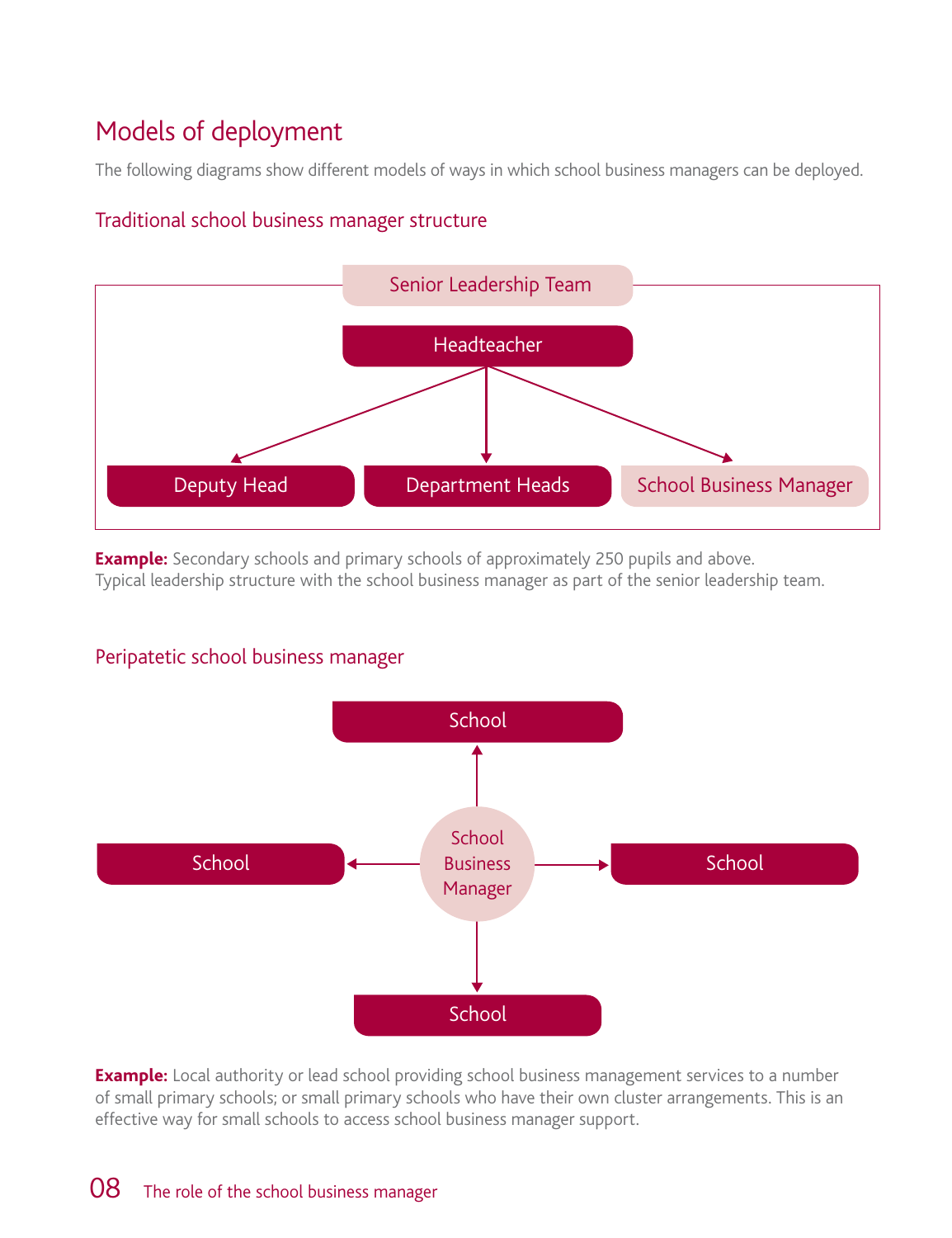#### Federation – model one



**Example:** Federations of two or more schools; school business manager providing service to federation as a whole and working as a member of the senior leadership team of the federation.

#### Federation – model two



**Example:** Large formal federation which might include secondary, primary and special schools. The school business director is part of the 'executive' group and has dedicated support which might include additional finance, facilities or HR expertise.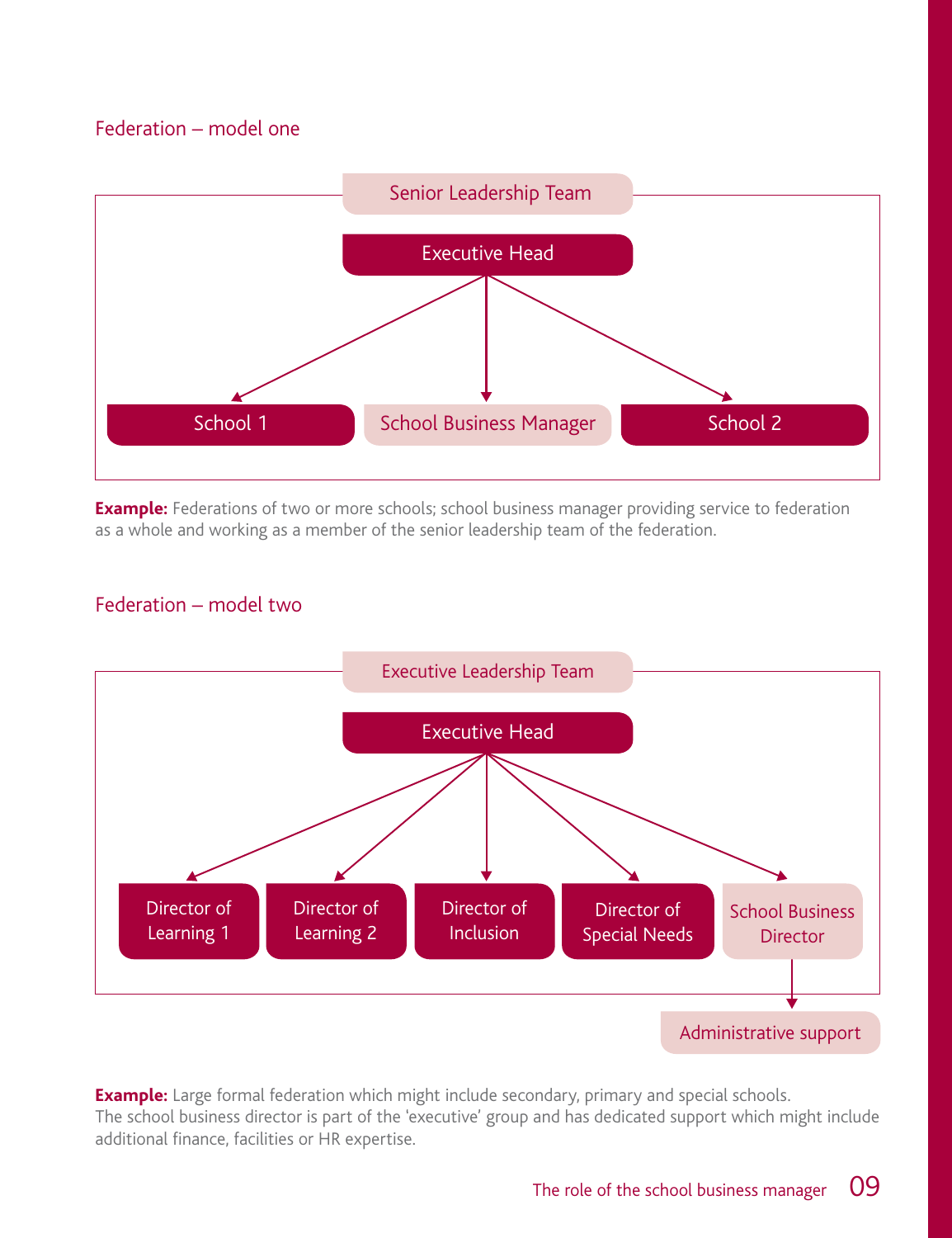# Great Waltham Church of England Primary School





#### Diane Wilson, Headteacher

" When I came to Great Waltham four-and-a-half years ago, our school business manager, Margaret Richards, was already in post. Since then, her role has just got broader.

That means I can concentrate on my area of expertise – teaching and learning. Of course, the ultimate responsibility for the school lies with me and I need to be involved in the major decisions we make, but having someone else handle the day to

day running of things like premises, finance and personnel frees me up to do what I'm best at: ensuring that all our pupils and staff achieve their potential.

To date, Margaret's projects have yielded a fantastic school meals service and plans for a new outdoor classroom for our foundation stage children. And the great thing about having her in charge of projects like this is that not only do they get started, they get done.

For me, it seems entirely logical to make the school business manager part of your senior management team. The areas Margaret works in are essential to the running of the school.

Of course, having a school business manager means you have to be prepared to share your leadership. For me, it's been an entirely positive experience. I know the children in my school really well because I'm not stuck in my office."

#### David Moncaster, Chair of Governors

"Margaret Richards was already school secretary when I became a governor. Since then, her role has expanded almost beyond recognition. 'School business manager' is a much more accurate reflection of the breadth and importance of her role.

The governors supported Margaret through her Certificate and Diploma of School Business Management courses. We believe

it's important that her role is recognised, and the school as a whole stands to gain a lot from her increased knowledge and experience. Margaret is so much more confident now, both in herself and in dealing with other people. For example, she's excellent at negotiating with outside contractors.

The biggest benefit, though, is that the headteacher now has time to

focus on developing staff and raising standards. What we all want is for the school to continue to improve. For that to happen, the headteacher needs to be encouraging staff, observing them at work, and making sure they're getting the training they need. Because we've got such a strong school business manager, the headteacher has time to devote to those aspects of her job and that's reflected in our results."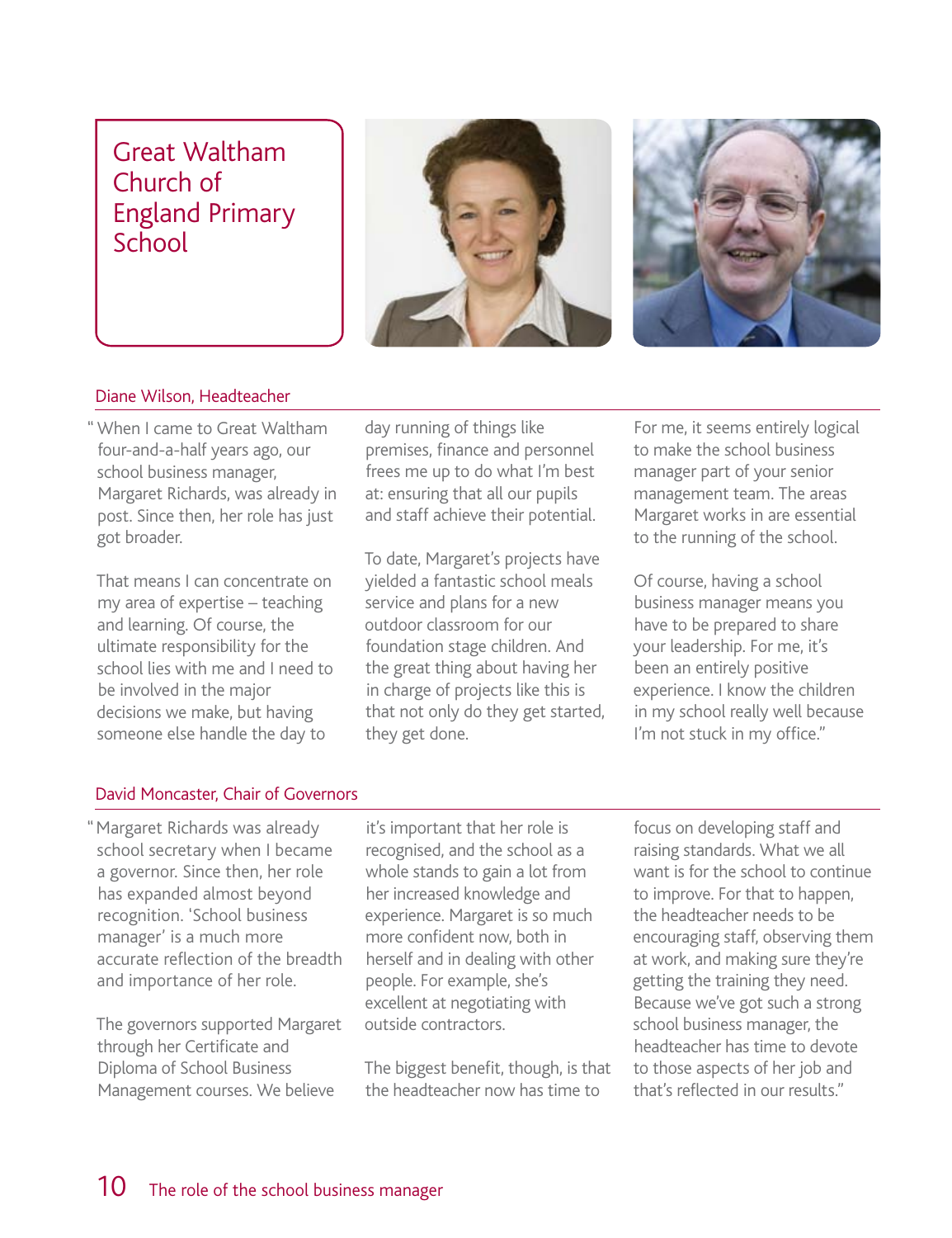" I came to Great Waltham ten years ago. After I had my children, I wanted to do something that would fit round them and that would be worthwhile. I realised my previous experience – I worked in banking in the City – had given me transferable skills that could be really useful to a school.

Now, my remit covers HR, finance, premises, administration and catering management. I'm also part of the senior management team and have line management responsibility for all the school's support staff, except those that are classroom-based.

When I saw the flyer for the certificate of school business management, it was a real 'eureka' moment. I have since also completed the diploma of school business management and both courses reflected the breadth of my role, and recognised school business managers as professionals with a wide range of skills.

I believe that school business managers have a huge part to play in freeing up teaching staff, especially headteachers, to do what they are trained to do."

*Margaret Richards, School business manager*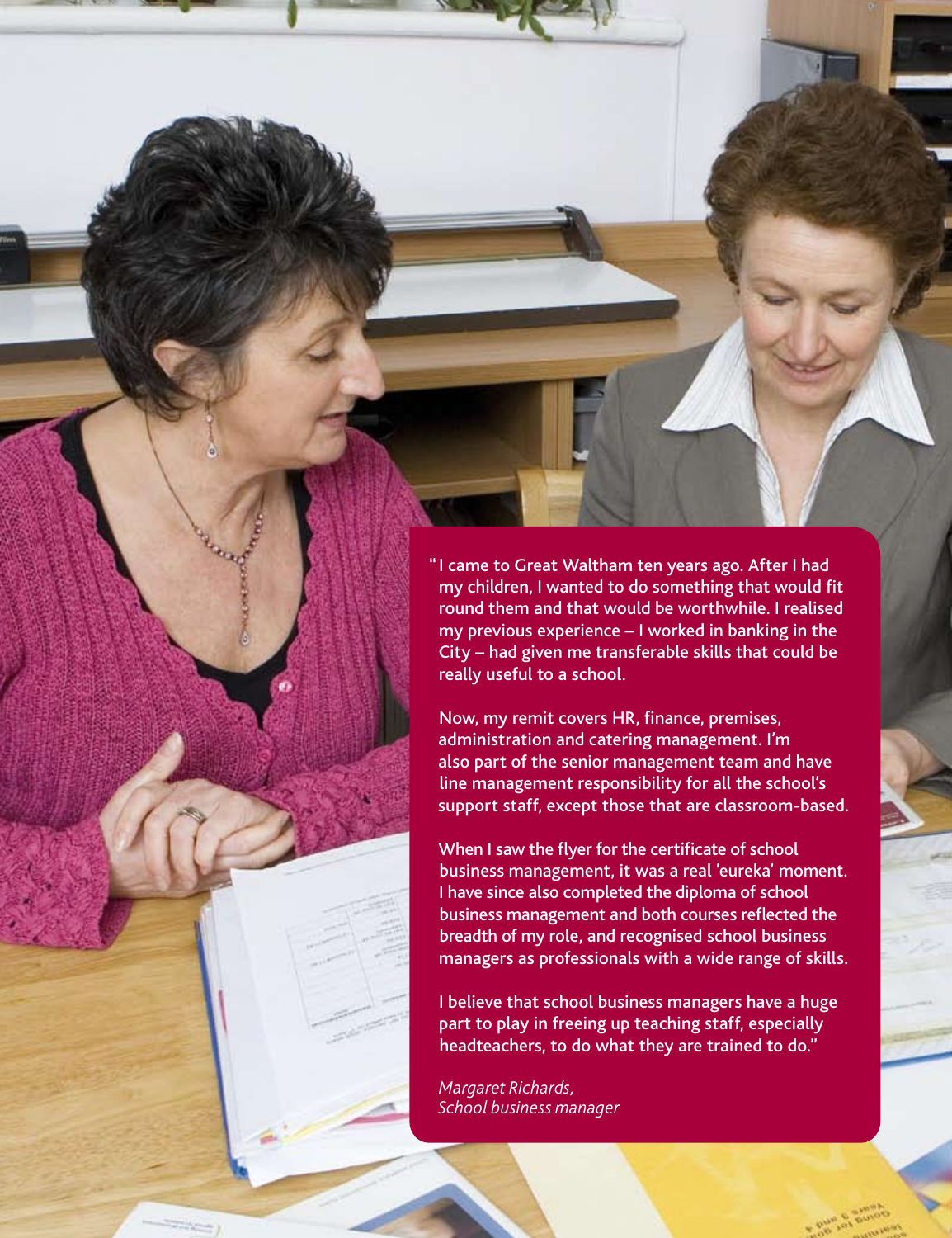# 1.5 Frequently asked questions



#### **Are school business managers worth the investment?**

Absolutely! Developing or employing a school business manager needn't be a financial burden, and a school could quickly reap the rewards.

- By identifying savings and additional funding, they could help the average primary school increase their budget by £18,000 and the average secondary school by £56,000
- Research has also shown that on average, school business managers can cover their salary costs over a three-year period
- School business managers can also ensure that schools use local authority finance and human resources services to maximum effect. This is especially true of school business managers who have experience of working for local authorities.

#### **Shouldn'taheadteacherbeable to cope without one?**

The challenges facing schools in the 21st century for improving the life chances of children and young people are wide and varied. They include the expansion and development of the school's role in the local community and managing extended services.

Taking on a school business manager is a sensible alternative to headteachers trying to do everything themselves. They will give headteachers more time for leading teaching and learning.

The Department for Children, Schools and Families (DCSF), governors and local authorities also want to free up headteachers' time to improve their work-life balance.

A school business manager is there to provide leadership and management support where it is most needed.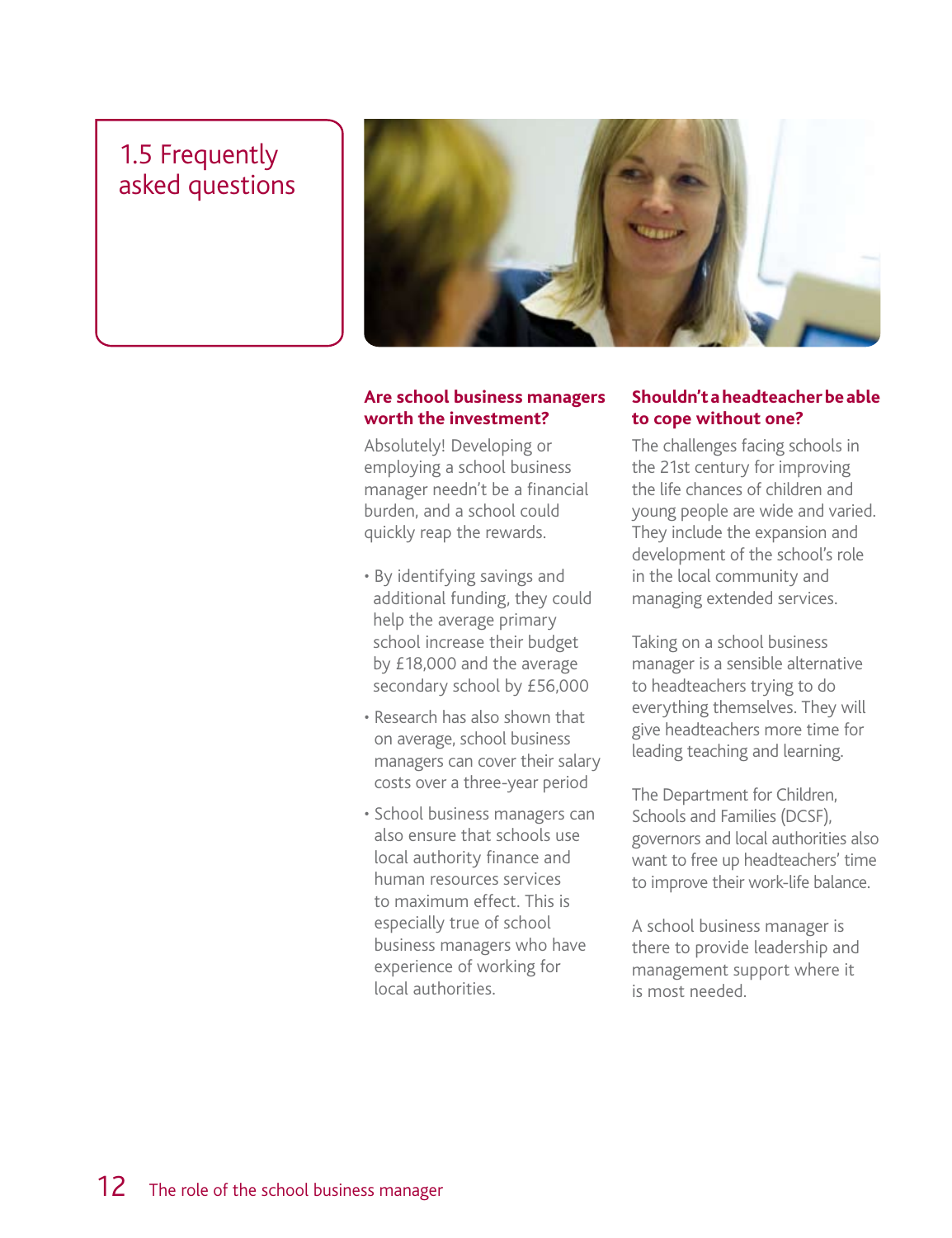

#### **Can they play a central role without qualified teacher status?**

School business managers can be effective strategic leaders and members of the school leadership team. Teachers and headteachers will know the 'ins and outs' of life in the classroom, and the related priorities and strategies which need to be focused on. However school business managers can provide the expertise on the resource management elements of running a successful school.

Additionally, the fact that most school business managers come from a non-teaching background can bring them a fresh perspective that makes them an excellent sounding board for new approaches.



#### **What is the role of the local authority?**

Local authorities help to develop local frameworks that assist schools in developing, recruiting and retaining a skilled and committed workforce. They are ideally placed to provide schools with guidance on development programmes and training opportunities. They are also becoming increasingly involved in promoting school business management training delivered by the NCSL.

Some local authorities provide full school business management services. As these school business managers work in a number of schools, there is an opportunity to share best practice and sound working alternatives to improve decision-making processes. Other local authorities provide financial and management support services that schools can buy.

However, these do not necessarily provide the strategic leadership skills that a trained school business manager can bring. As with any bought-in service, schools that are considering this route should examine the services on offer thoroughly to ensure they meet the needs of their school.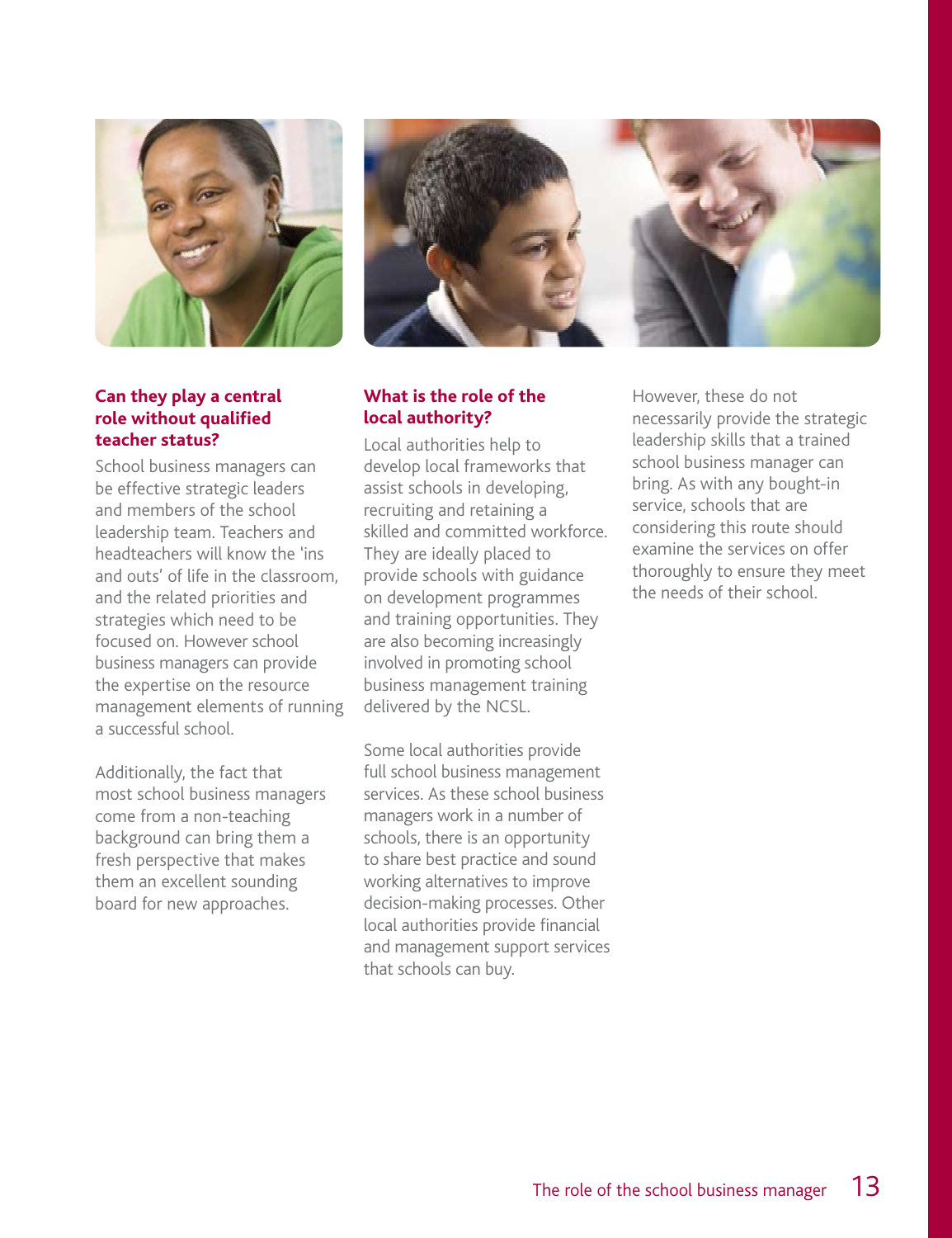

2 How to develop<br>
or recruit a schoo<br>
business manager or recruit a school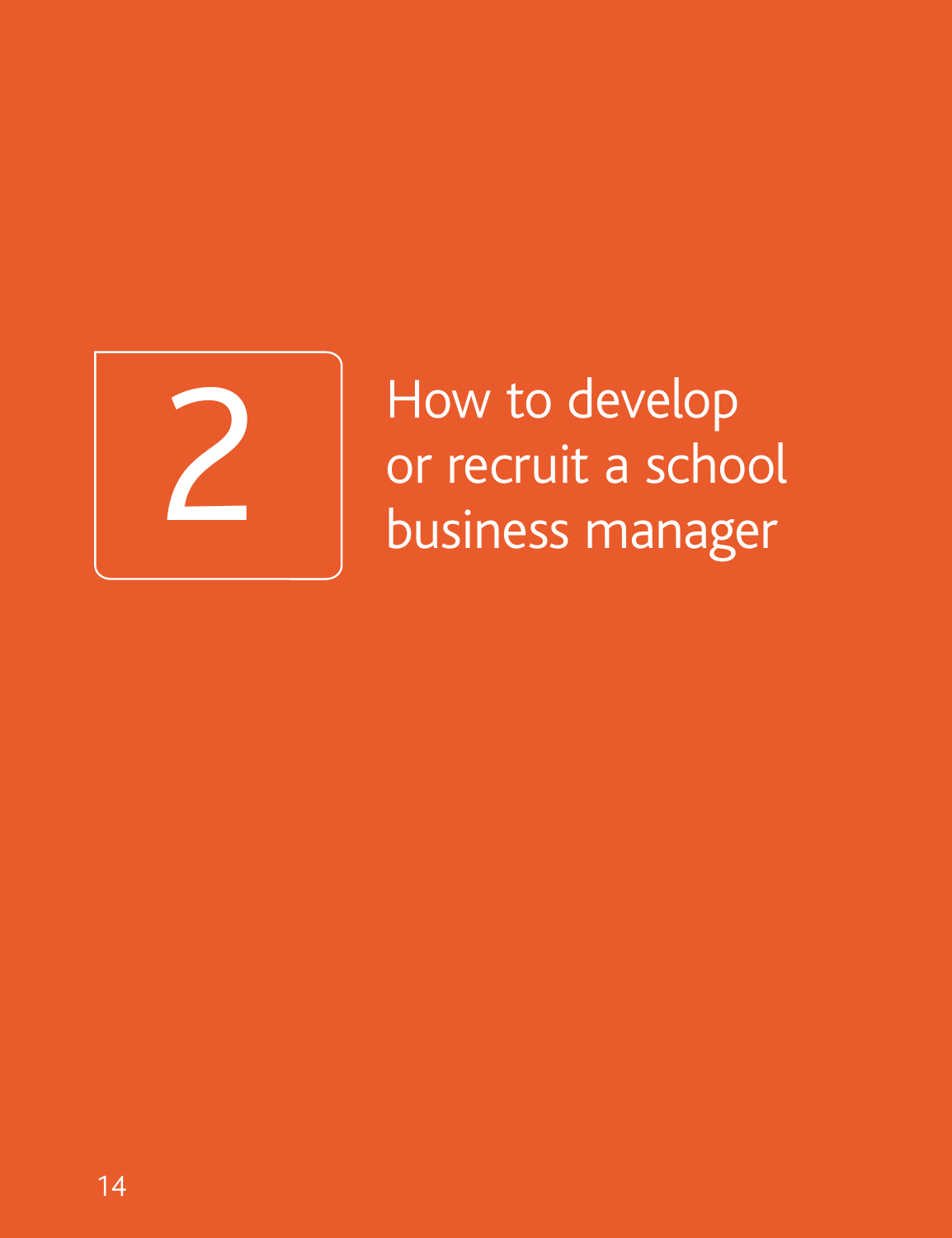# 2.1 Where to look for a school business manager



 For schools considering recruiting a school business manager, there are two main routes:

- developing the skills of an existing member of the school staff through the certificate, diploma, or advanced diploma of school business management – this is how most schools find their school business manager, or
- recruiting somebody externally and training them to be effective in your school environment.

 This section considers each approach in more detail.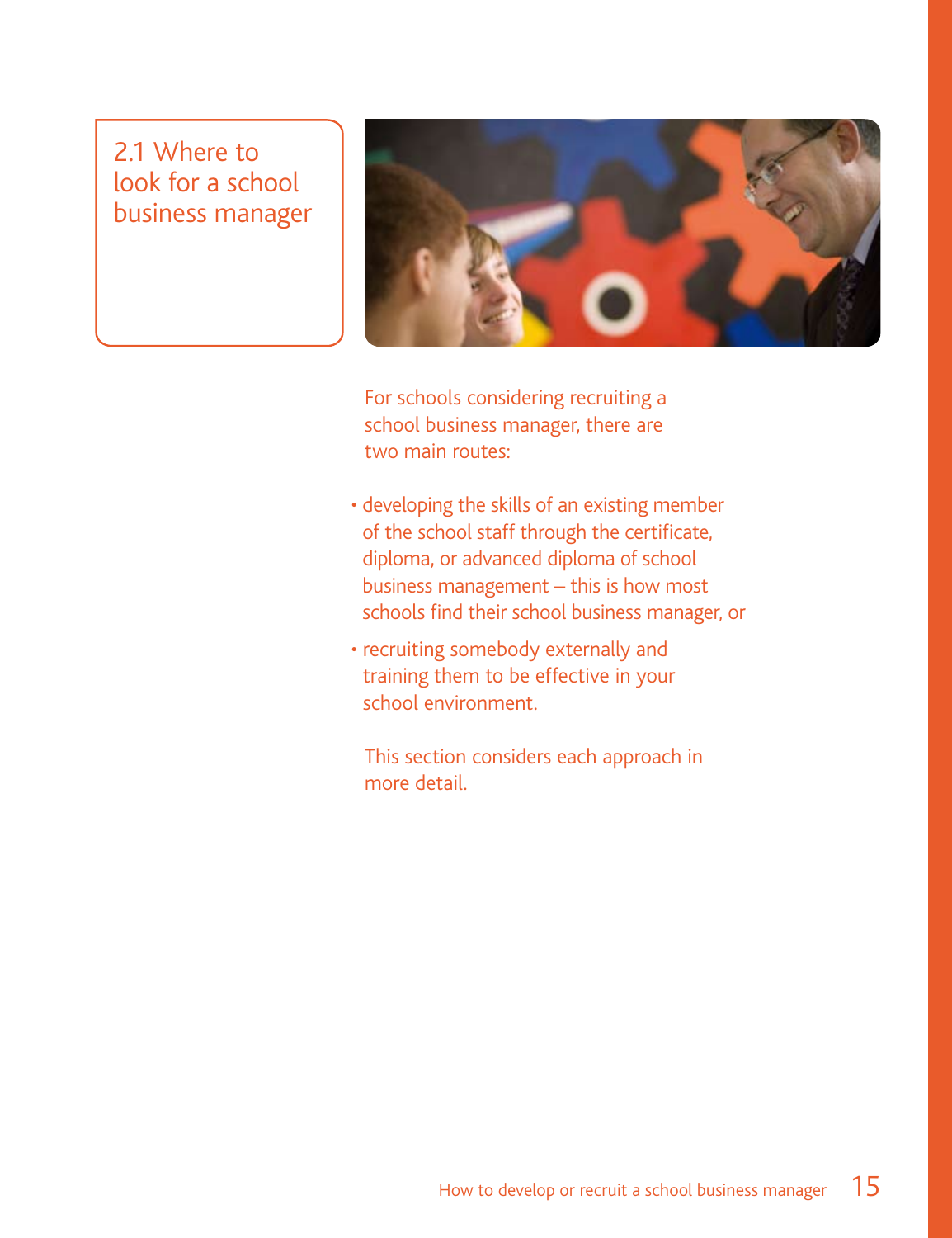# 2.2 Developing an existing staff member



" My diploma ended up having an enormous impact on my school. I planned and implemented a largescale building project that led to the total reorganisation and refurbishment of the science department.

I managed to secure £800,000 in funding from a wide range of sources."

*Michael Francis, School business manager, Joseph Rowntree School, York*

The TDA and the NCSL work together to deliver the certificate of school business management (CSBM), diploma of school business management (DSBM) and advanced diploma of school business management (ADSBM). These courses are ideal because they have been designed to provide candidates with the essential skills and competencies that will enable them to operate effectively in their school as school business managers.

From the experience and evidence of the trainees who have completed the training, it is highly likely that there is already somebody working in your school who has the desire and potential to play a more significant leadership role by undertaking these development programmes.

The NCSL plans to introduce a further programme, the School Business Director (SBD) Programme, to reflect the changing organisational structures of schools and settings.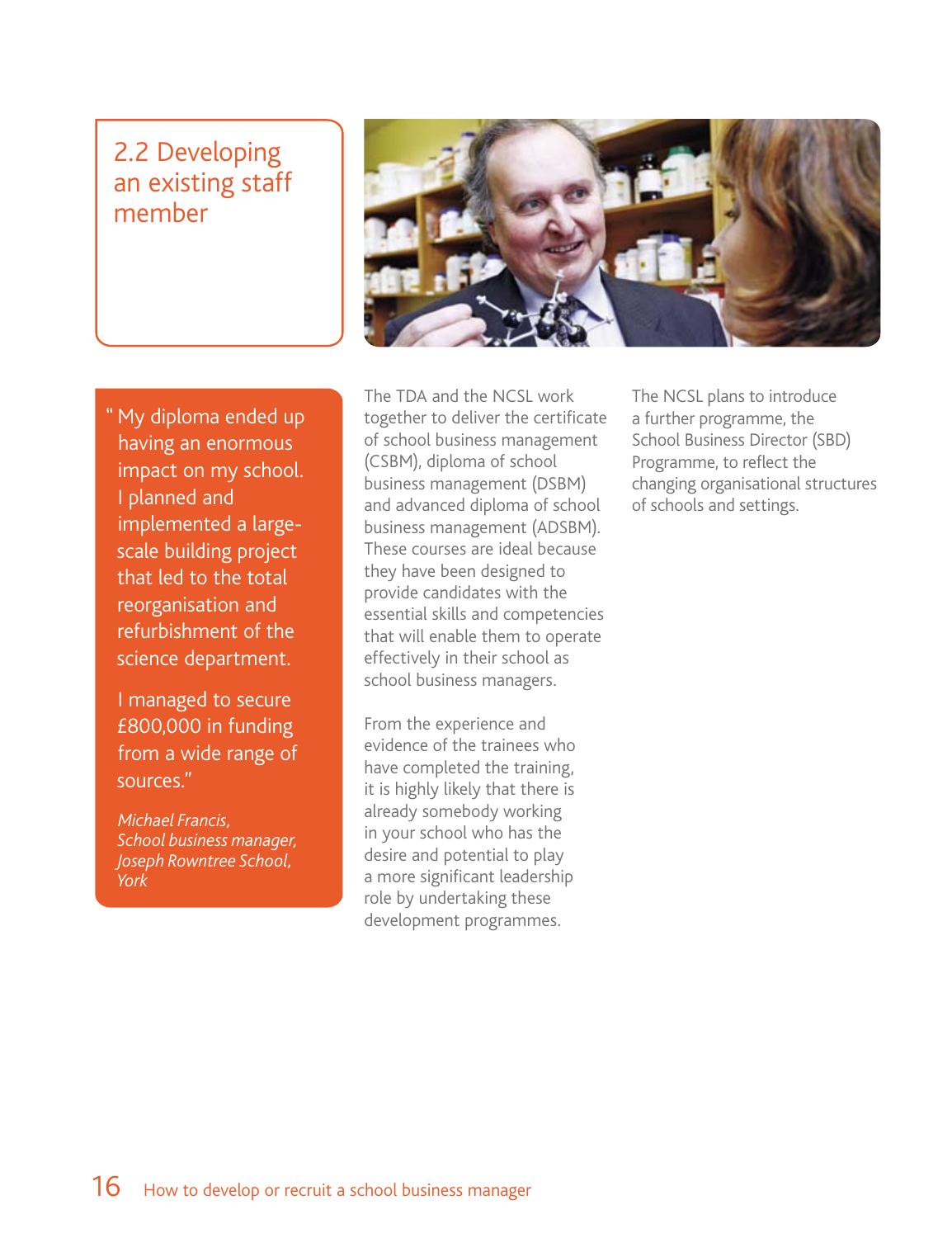# 2.3 Training for school business managers



#### **Certificate of School Business Management**

This course is aimed at practising school business managers, including recent appointees and those in school administrative and support roles. It is also suitable for new entrants to the school management profession.

The course covers a range of competencies and knowledge areas including:

- facilities management
- risk management
- human resource management
- financial management
- office systems management
- ICT management, and
- sustainable development.

#### **Diploma of School Business Management**

This course is aimed both at experienced school business managers in schools, and at managers from outside the education field who are looking to work in a school. Candidates from schools should either be members of their school senior leadership team, or working closely with them.

The course focuses on the role the school business manager can play in determining the strategic direction of the school. The range of competencies and knowledge areas covered include:

- strategic management
- managing school improvement, and
- change management.

Both of these courses are externally accredited by the Institute of Administrative Management. For more information about the courses please visit the NCSL website www.ncsl.org.uk/sbm

#### **Advanced Diploma of School Business Management and School Business Director programmes**

The NCSL is working with the TDA and other stakeholders to develop higher-level training, qualifications and career pathways, in response to the demand for higher-level school business manager skills. The ADSBM course and the School Business Director Programme are now being developed to build on the foundation of the CSBM and DSBM courses.

The content of the School Business Director Programme has yet to be finalised, but will be set at masters level. However, more information covering both of these programmes will be made available at www.ncsl.org.uk/sbmfuture

When all these courses are in place, the NCSL will be able to offer programmes to schools, school business managers and external candidates, from the national qualifications framework (NQF) level 4 (CSBM) through to masters level – the School Business Director Programme.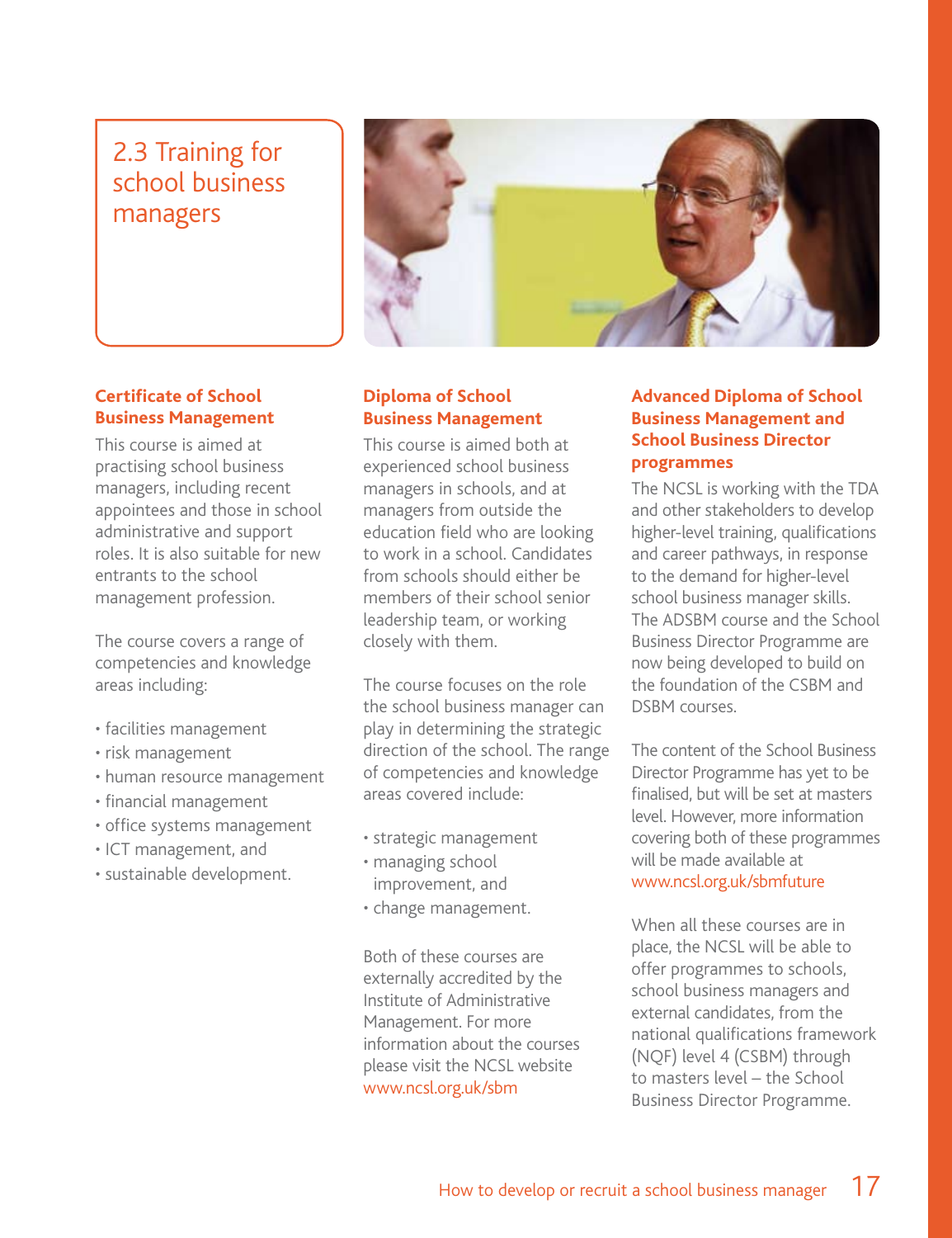# All Saints RC School, York



#### Bill Scriven, Headteacher

"For me as headteacher, having a school business manager is about getting things done better. In Sharon, I have a professional who is trained and experienced in running the business side of the school, and motivated to do it well. It's very different from having to ask a member of the teaching staff to find the time on top of their other duties.

Before Sharon started here I spent a great deal of my time on non-teaching issues. It was diverting my attention from my core purpose as headteacher –

engaging teachers and pupils in teaching and learning. Having a specialist school business manager makes my job more enjoyable and saves me hours of time and worry.

Ours is a large school, with 1,200 pupils, and so we have a full-time school business manager. But if I were working in a small school I would still make sure I at least had access to a shared school business manager – they are just so valuable."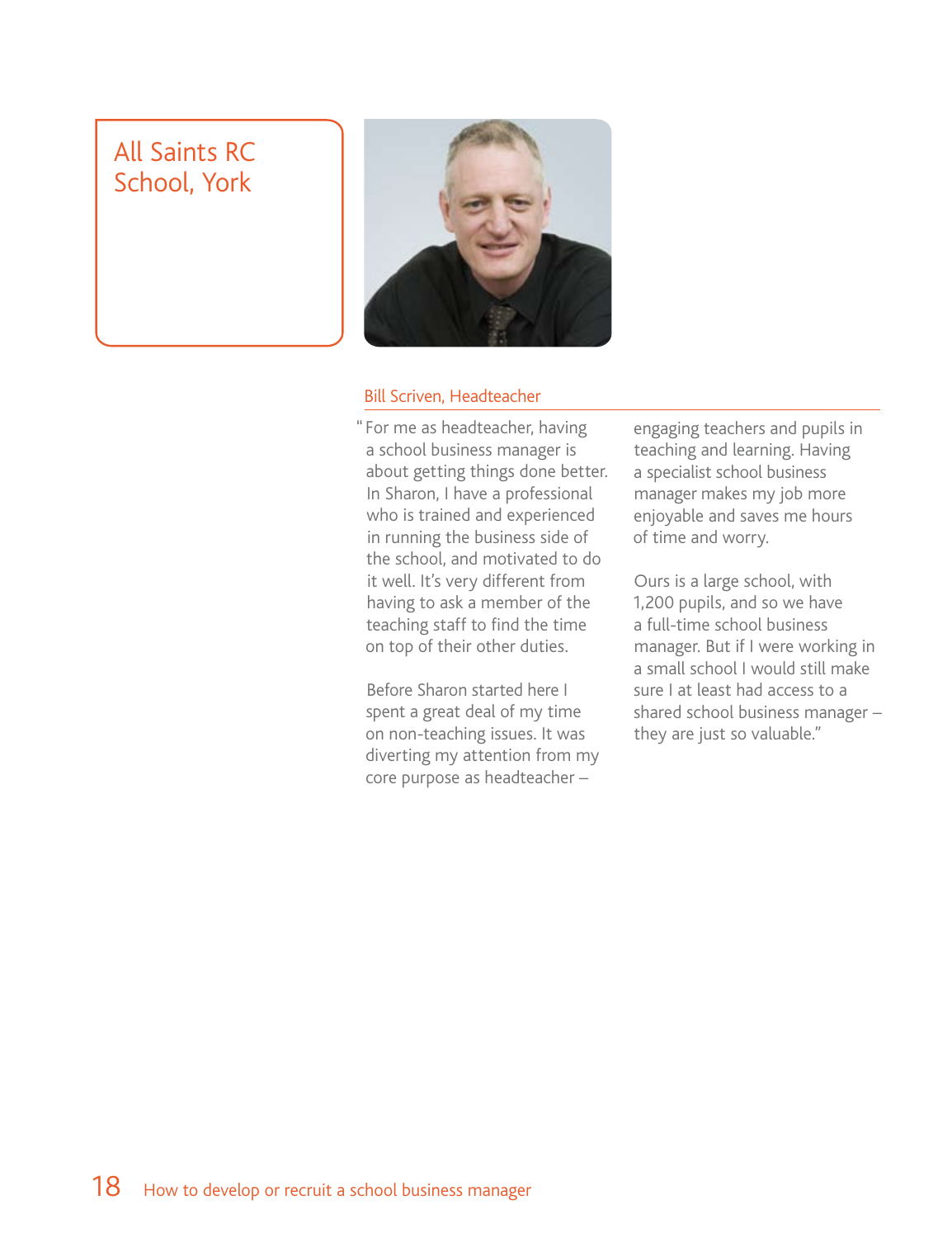"I would say that the essence of my job is doing the best that I can to support learning in the school. It means watching budgets closely, getting best value, managing projects – small and large – and maintaining good, productive relationships with contractors, whether they're supplying a new photocopier or a new building.

As the only non-teacher on the senior leadership team, I come at things from a different angle. And because of my training – I've done both the CSBM and DSBM courses – I often have more depth of knowledge than anyone else about certain areas. That's my contribution to the running of the school: business advice and expertise."

*Sharon Lang, School business manager*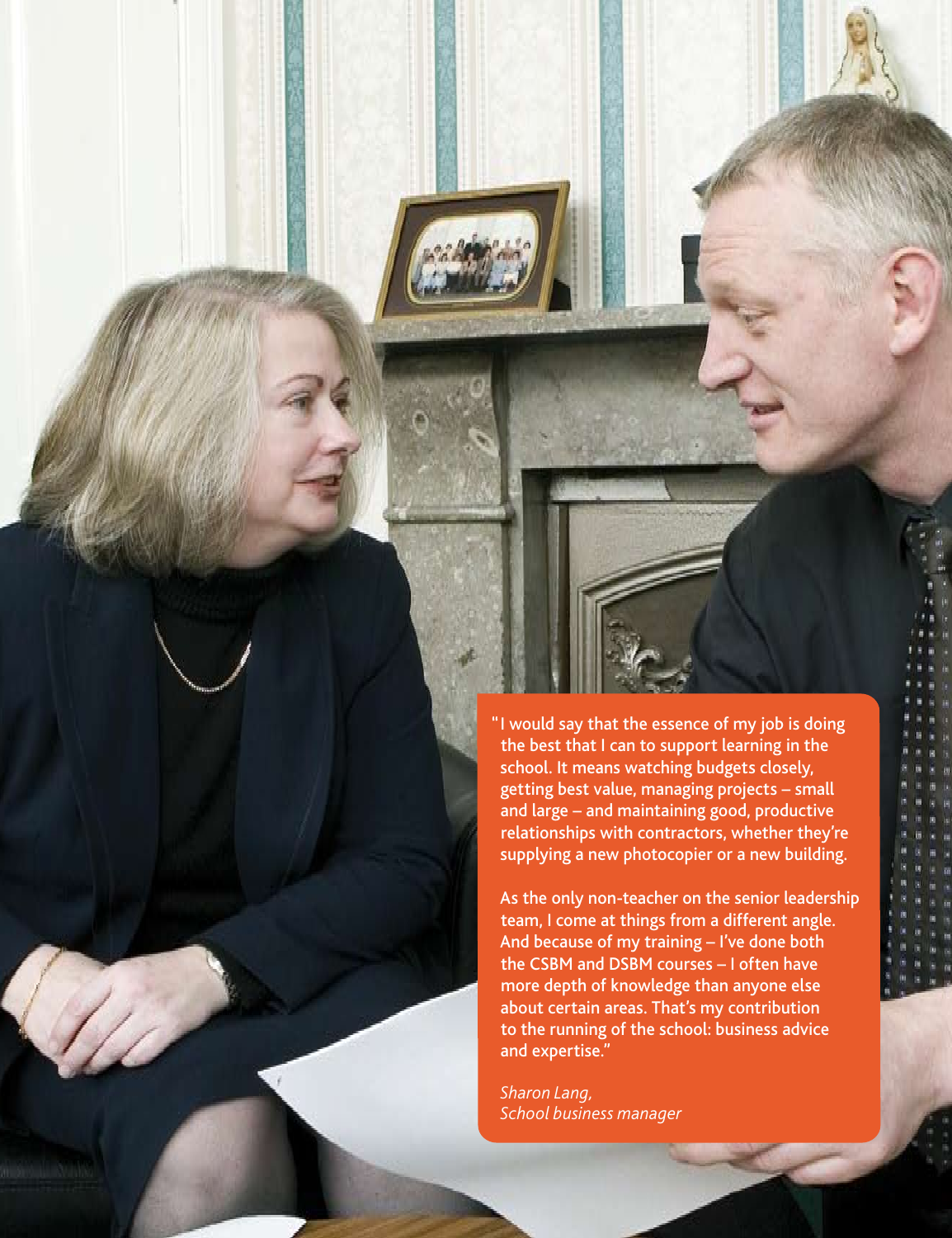# 2.4 Recruiting your school business manager externally



" I spent most of my career in the construction industry in administration, before becoming a school business manager.

Schools today offer a challenging and exciting working environment. I feel that the Diploma – and the MBA – are helping to equip me to meet these challenges, now and in the future."

*Jane Onn, Freelance school business manage*r

Recruitment advertisements for school business managers are now commonplace in the media. Recruiting highly skilled individuals from other professions helps schools bring a business dimension into the relevant aspects of the decision-making process, strengthening them in areas including strategic planning, finance and facilities management, HR and procurement.

There is also a jobs website specifically for school business managers and other senior school management and administrative posts. If you are considering advertising for a school business manager, or know somebody who wants to take up a position as one, you will find the information you need at www.sbmjobs.co.uk

School business managers recruited from outside the education sector may be entitled to access the NCSL's school business management courses, or modules that are appropriate to their specific needs. Further details can be found at www.ncsl.org.uk/sbm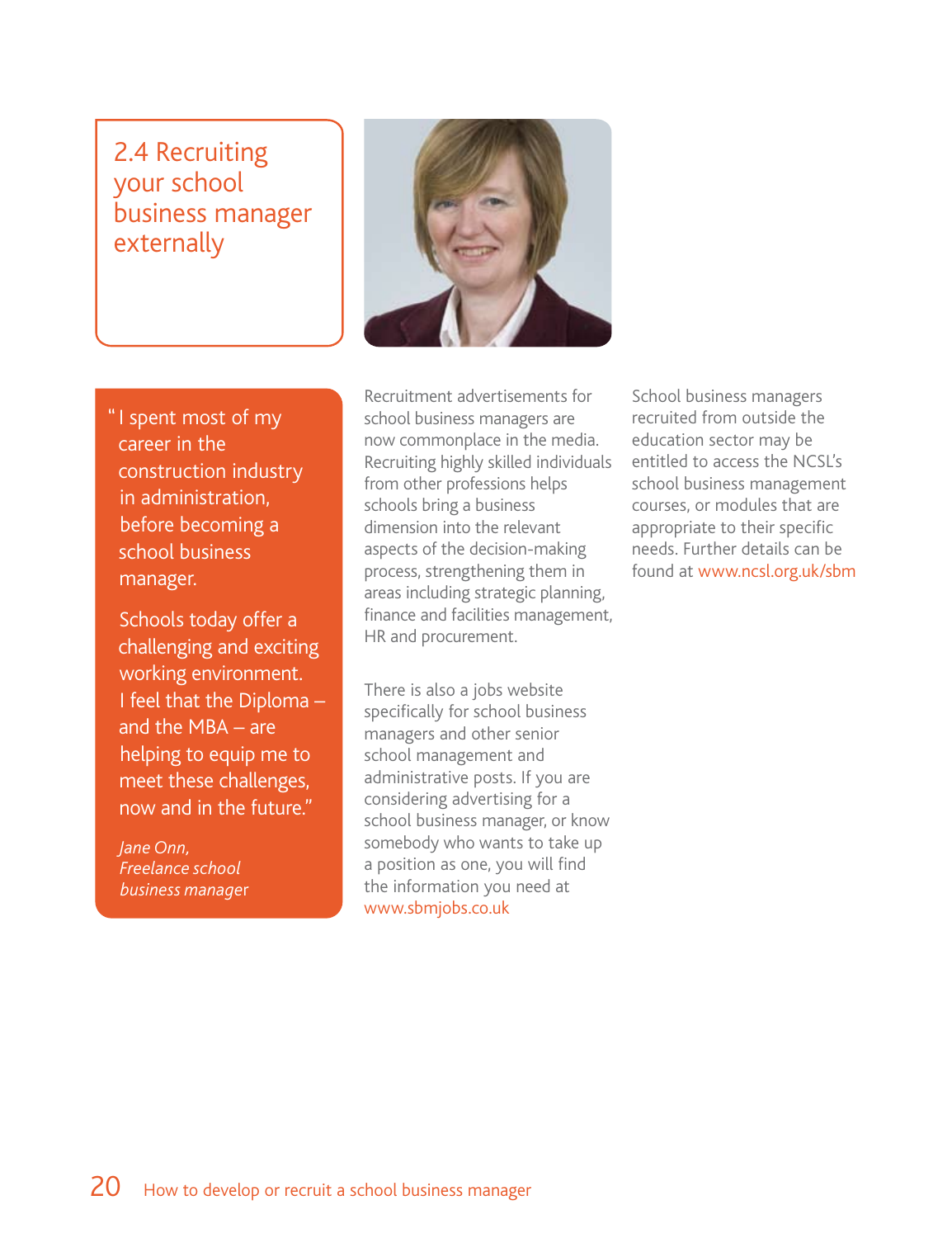2.5 Employing a school business manager – core and variable functions, skills and competencies



Before employing a school business manager you will want to work out how they can best contribute to your school. The job description will then simply need to list the functions you wish them to undertake.

The job profile laid out across pages 22–30 has a modular design so that you can adapt it to meet your own school's requirements. We have also linked the different aspects of the profile to the CSBM or DSBM courses.

Clearly, the job specification will vary depending on your school's needs. It is up to you and your school to decide exactly what is required, using the job profile and table on page 32 as a guide.

The content of the job profile and the school business manager skills and competencies table which follow are simply advisory – they should not be seen as restrictive, as other tasks specific to your school could be added.

However, if school business managers are to give full and effective strategic support to headteachers, they cannot be expected to carry out all the management and administration aspects of the profile as well. Therefore, no one person should be expected to take responsibility for all the duties outlined without adequate administrative support.

Working collaboratively with the TDA and the NCSL, the National Association of School Business Management (NASBM) will shortly publish a comprehensive competency framework on which they have consulted widely with national stakeholders and school business managers.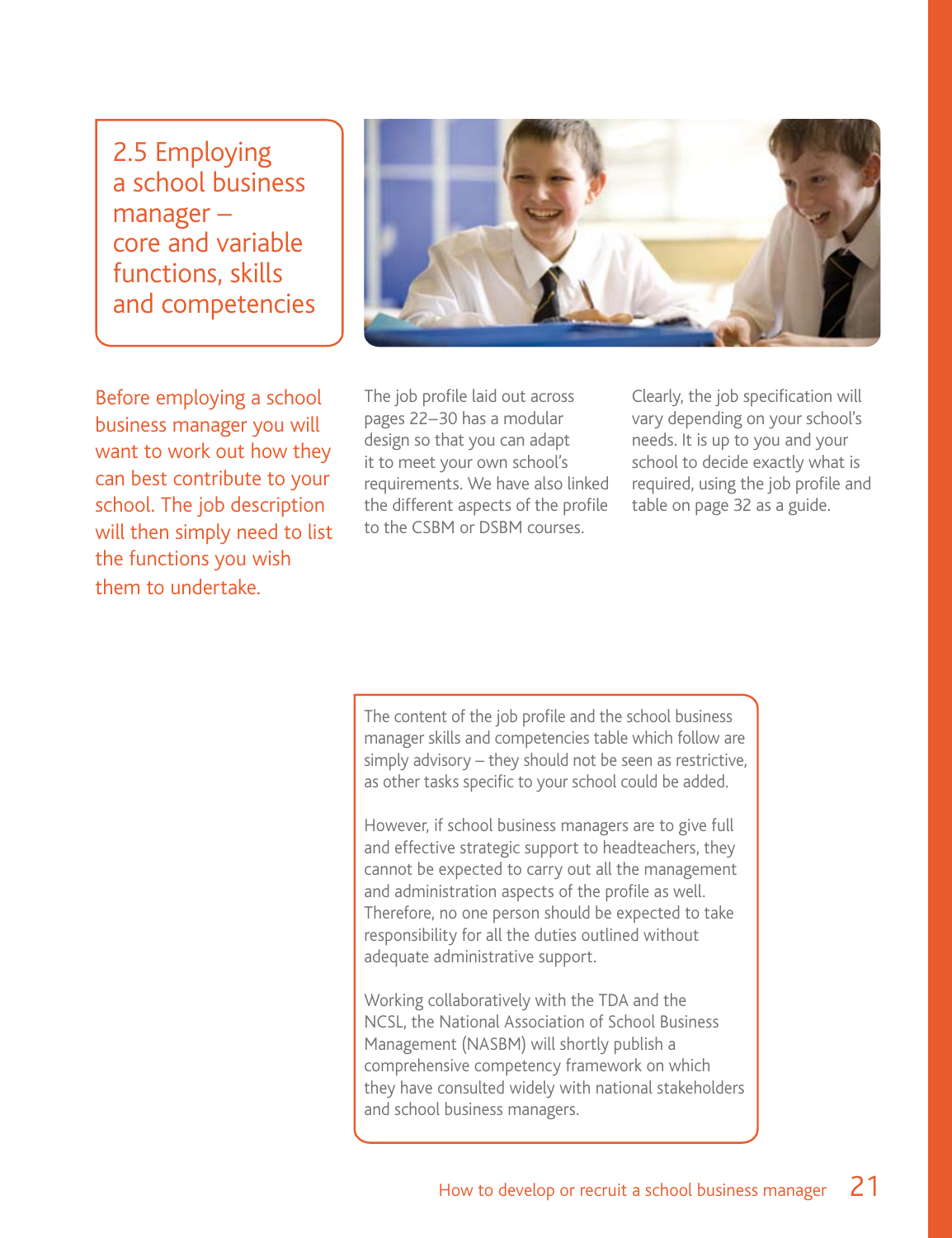Table one describes the core strategic functions that every school business manager should fulfil. Tables two–six describe the functions that will vary according to the individual school's needs. The functions are not listed in order of importance, but have been numbered for easy reference.

# Core functions for every school business manager

|     | 1 Strategic leadership and management                                                                                                                                                                                 | Relevant training and<br>development courses |
|-----|-----------------------------------------------------------------------------------------------------------------------------------------------------------------------------------------------------------------------|----------------------------------------------|
|     | <b>Resources</b>                                                                                                                                                                                                      |                                              |
| 1.1 | Ensure the school makes the best possible use of<br>resources through effective planning, considering all<br>financial and other resource implications.                                                               | <b>CSBM</b><br><b>DSBM</b>                   |
| 1.2 | Produce timely and fully costed proposals, ensuring they<br>are sustainable through long-term (five-year) financial plans.                                                                                            |                                              |
| 1.3 | Ensure an effective link between the school financial plan<br>and the school improvement plan - necessary to achieving<br>the Financial Management Standard in Schools (FMSiS) and<br>sustainable school improvement. |                                              |
| 1.4 | Understand the implications of government policies and<br>educational trends and developments.                                                                                                                        |                                              |
| 1.5 | Plan for and implement new initiatives.                                                                                                                                                                               |                                              |
|     | Management                                                                                                                                                                                                            |                                              |
| 1.6 | Provide strategic support to the headteacher and governing<br>body on all aspects of school business management.                                                                                                      | <b>CSBM</b><br><b>DSBM</b>                   |
| 1.7 | Manage the disciplines of finance, human resources, ICT,<br>estate management, whole-school administration and<br>marketing as required.                                                                              |                                              |
| 1.8 | Lead in the training and development of the increasing<br>number and diversity of support staff in schools.                                                                                                           |                                              |
| 1.9 | Ensure teaching and support staff work effectively together.                                                                                                                                                          |                                              |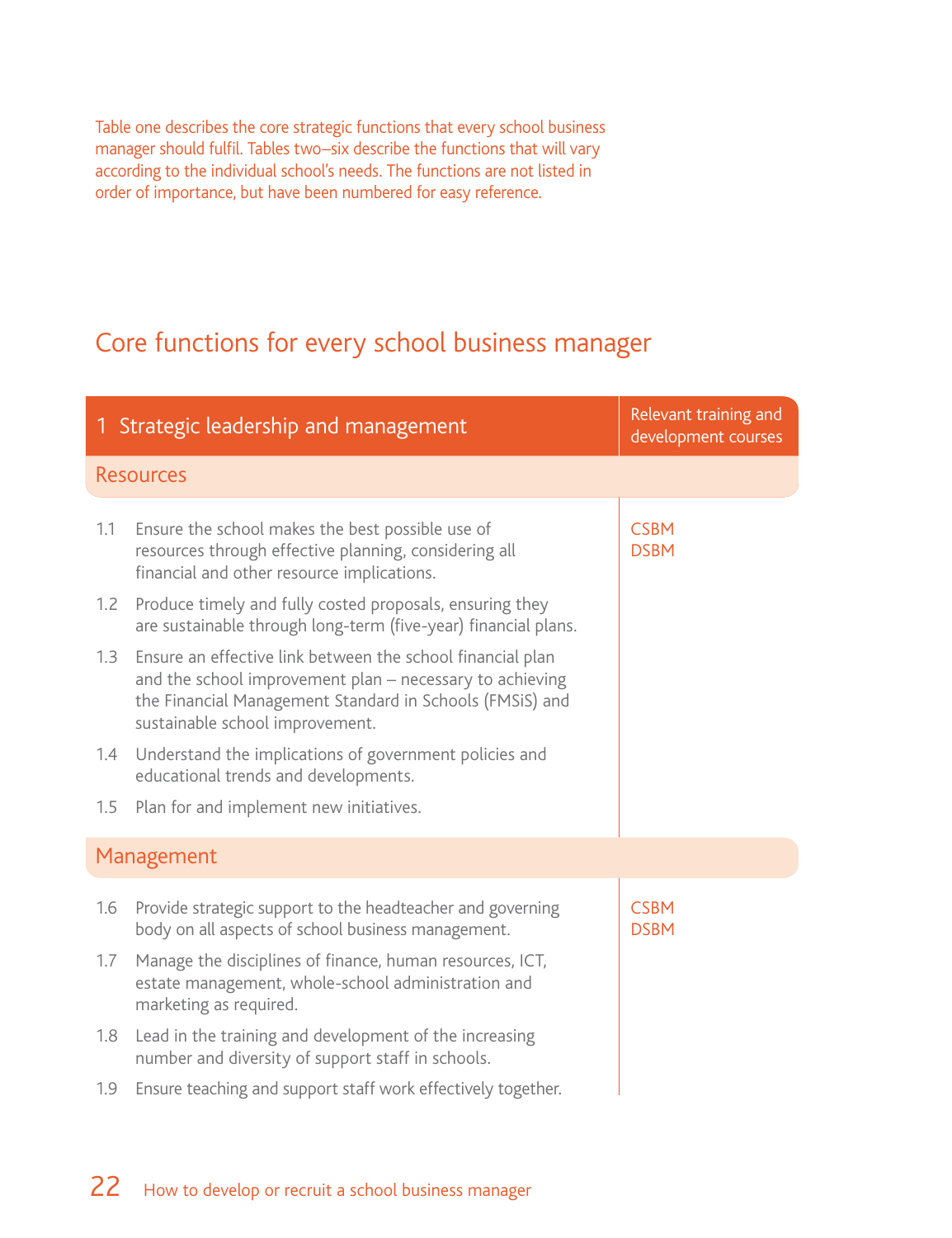| Management continued |                                                                                                                                                                                                                                                                                                                                                |                            |
|----------------------|------------------------------------------------------------------------------------------------------------------------------------------------------------------------------------------------------------------------------------------------------------------------------------------------------------------------------------------------|----------------------------|
|                      | 1.10 Take an active role in coordinating and managing the<br>relationship of the interested parties and agencies involved<br>in delivering effective extended school services. These include<br>children, parents, school staff, the LA, the voluntary sector<br>and national/regional organisations such as the police and<br>health service. | <b>CSBM</b><br><b>DSBM</b> |
|                      | Risk management                                                                                                                                                                                                                                                                                                                                |                            |
|                      | 1.11 Ensure effective risk management, for example, in health<br>and safety and in the management of any third-party<br>service contracts.                                                                                                                                                                                                     | <b>CSBM</b><br><b>DSBM</b> |
|                      | 1.12 Develop a detailed disaster recovery plan.                                                                                                                                                                                                                                                                                                |                            |
|                      | 1.13 Negotiate, manage and monitor contracts, tenders and<br>agreements ensuring 'best value' at all times.                                                                                                                                                                                                                                    |                            |
|                      | 1.14 Manage all aspects of school business management in a<br>sustainable and eco-friendly manner.                                                                                                                                                                                                                                             |                            |

# Variable functions according to a school's needs

|     | 2 Finance and managing resources                                                                                                                                                                                                        | Relevant training<br>and development |  |  |
|-----|-----------------------------------------------------------------------------------------------------------------------------------------------------------------------------------------------------------------------------------------|--------------------------------------|--|--|
|     | Resource management                                                                                                                                                                                                                     |                                      |  |  |
| 2.1 | Prepare the annual estimates of income and expenditure for<br>approval by the headteacher and governors.                                                                                                                                | <b>CSBM</b>                          |  |  |
| 2.2 | Obtain agreement of budgets and monitor them against<br>accounts.                                                                                                                                                                       |                                      |  |  |
| 2.3 | Prepare regular management accounts for budget holders<br>and report on the financial state of the school to the                                                                                                                        |                                      |  |  |
|     | governors.                                                                                                                                                                                                                              | <b>DSBM</b>                          |  |  |
| 2.4 | Advise the headteacher and governors on investment and<br>financial policy, preparing appraisals for particular projects and<br>developing a long-term business plan or financial strategy for<br>the future development of the school. |                                      |  |  |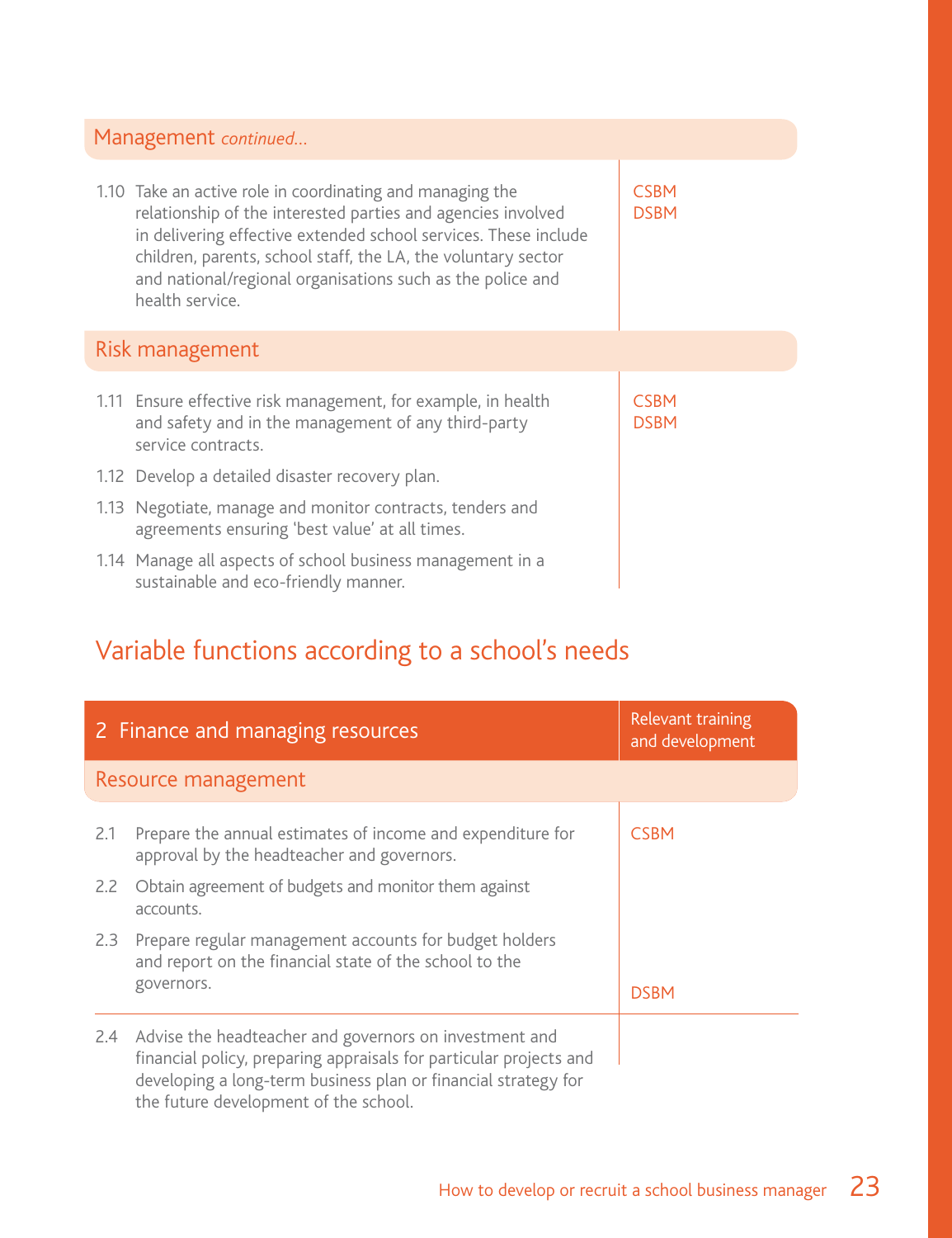# Variable functions according to a school's needs

*continued…*

| Resource management continued |                                                                                                                                                                                                    |                            |  |
|-------------------------------|----------------------------------------------------------------------------------------------------------------------------------------------------------------------------------------------------|----------------------------|--|
| 2.5<br>2.6                    | Ensure the school complies with FMSiS.<br>Use financial management information, especially<br>benchmarking tools, to analyse trends and identify<br>opportunities for greater efficiency.          | <b>CSBM</b><br><b>DSBM</b> |  |
| 2.7                           | Manage the school accounting function effectively to agreed<br>procedures, and maintain those procedures by conducting at<br>least an annual review.                                               | <b>CSBM</b>                |  |
| 2.8                           | Monitor all accounting procedures and resolve any problems,<br>including:                                                                                                                          |                            |  |
|                               | - ordering, processing and payment for all goods and services<br>provided to the school                                                                                                            |                            |  |
|                               | - operation of all bank accounts, ensuring that a full<br>reconciliation is undertaken at least once per month, and                                                                                |                            |  |
|                               | - maintaining an assets register, and preparation of invoices<br>and collection of fees and other dues, taking legal action<br>where necessary to recover bad debts.                               |                            |  |
| 2.9                           | Prepare the final accounts and liaise with the auditors.                                                                                                                                           |                            |  |
|                               | 2.10 Provide detailed management accounts for the governors<br>and headteacher according to an agreed schedule, reporting<br>immediately any exceptional problems.                                 |                            |  |
|                               | 2.11 Provide a comprehensive payroll service for all school staff,<br>including operation of the various pension schemes and other<br>deductions in which the school participates.                 |                            |  |
|                               | 2.12 Prepare all financial returns for the DCSF, LA and other central<br>and local government agencies within statutory deadlines.                                                                 |                            |  |
|                               | 2.13 Deal with the school's rating assessment and VAT liabilities,<br>and advise on the financial implications of charitable status<br>with respect to the current and any future tax legislation. |                            |  |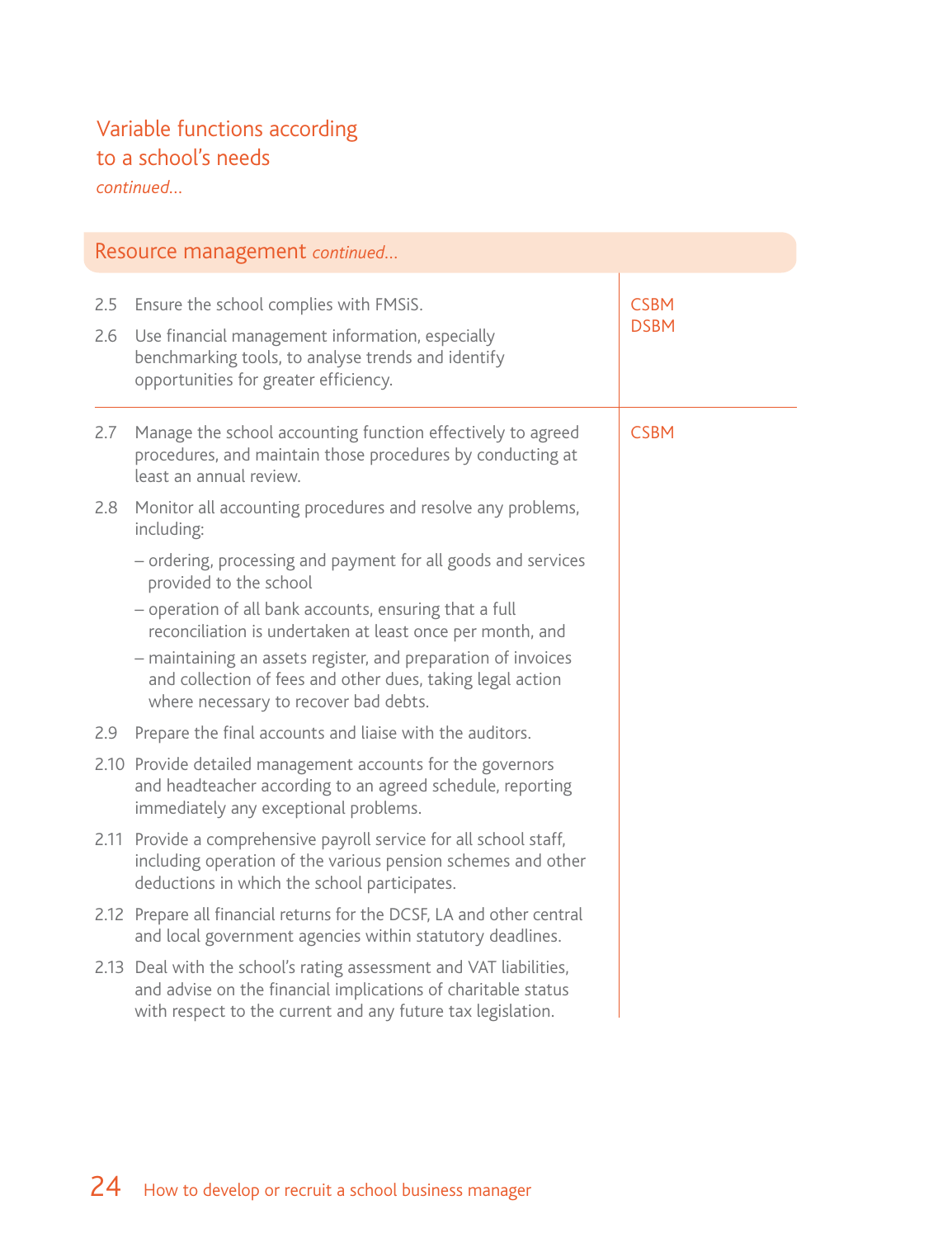| Resource management continued                                                                                                                                                                                                                                       |  |                            |
|---------------------------------------------------------------------------------------------------------------------------------------------------------------------------------------------------------------------------------------------------------------------|--|----------------------------|
| 2.14 Maximise income generation within the ethos of the school.<br>2.15 Ensure best value principals are adopted, for example, in<br>extended schools activities.                                                                                                   |  | <b>CSBM</b><br><b>DSBM</b> |
| 2.16 Act as point of contact with central and other agencies with<br>regard to grant applications, gifts and other donations.                                                                                                                                       |  | <b>CSBM</b>                |
| <b>Bids and contracts</b>                                                                                                                                                                                                                                           |  |                            |
| 2.17 Secure bid-based competitive funds by effective use of bidding<br>systems and contacts.                                                                                                                                                                        |  | <b>CSBM</b>                |
| 2.18 Negotiate, manage and monitor contracts, tenders and<br>agreements for the provision of support services.                                                                                                                                                      |  |                            |
| 2.19 Purchase, either directly or indirectly, the school's energy<br>supplies.                                                                                                                                                                                      |  |                            |
| 2.20 Arrange school facilities to include:<br>$-$ catering<br>- transport, including minibus(es) and drivers<br>- school shop, and<br>- bookings for school facilities, and provision of facilities for<br>additional tuition out of school hours, including music. |  |                            |
| 2.21 Seek professional advice on insurance and advise the governors<br>on the appropriate insurances for the school.                                                                                                                                                |  |                            |
| 2.22 Implement the approved insurances, and handle any claims                                                                                                                                                                                                       |  |                            |
| Developing sponsorship links                                                                                                                                                                                                                                        |  |                            |
| 2.23 Secure sponsorship funding using commercial flair.<br>2.24 Act as an articulate ambassador to develop contacts and raise<br>the school profile.                                                                                                                |  | <b>DSBM</b>                |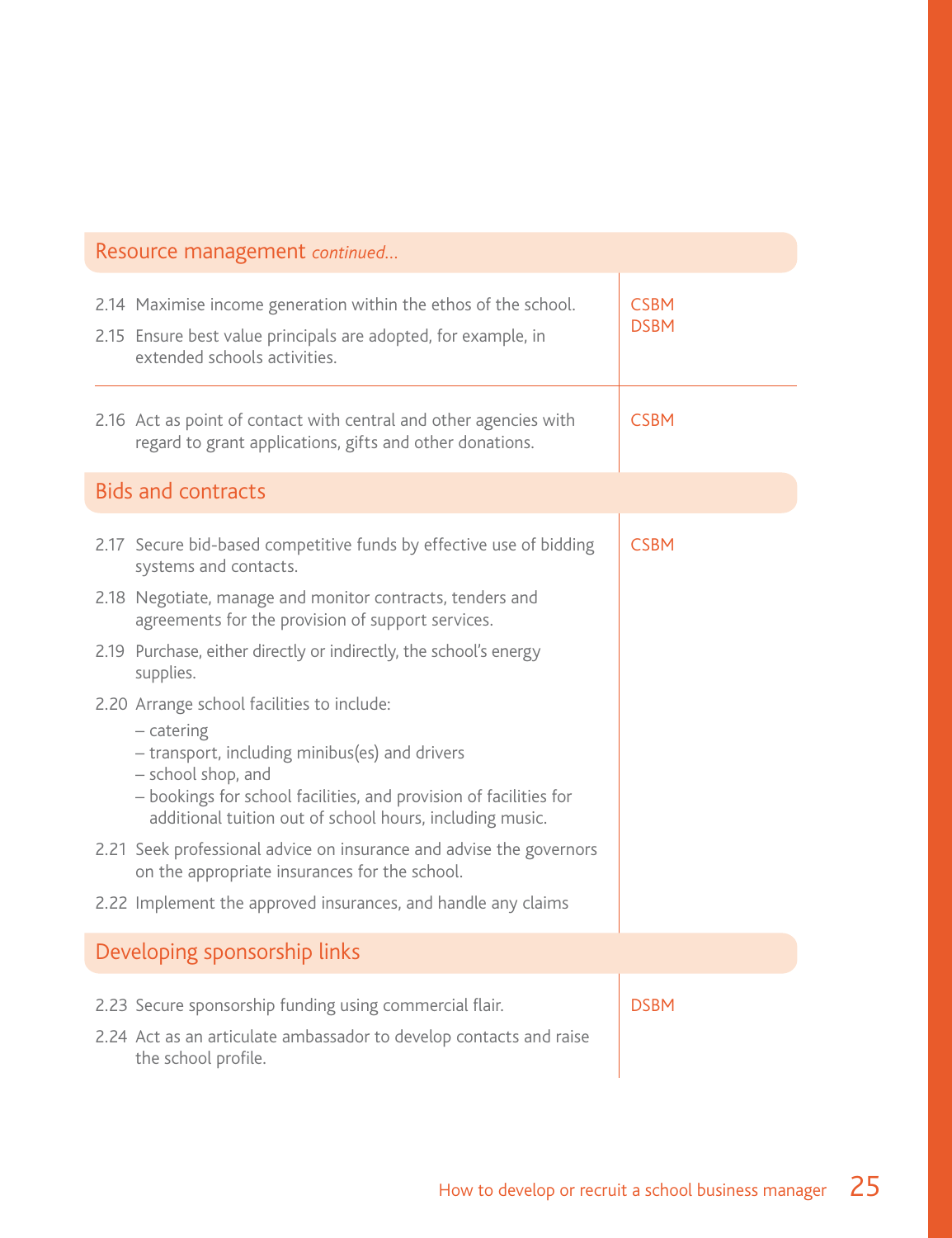### Variable functions according

to a school's needs *continued…*

|     | 3 Human resources                                                                                                                                                                                                                                                                                | Relevant training and<br>development courses |
|-----|--------------------------------------------------------------------------------------------------------------------------------------------------------------------------------------------------------------------------------------------------------------------------------------------------|----------------------------------------------|
|     | Personnel issues, support staff management and development                                                                                                                                                                                                                                       |                                              |
| 3.1 | Take responsibility for general personnel matters including<br>employment clearance for new staff (medical checks, child<br>protection) and issuing contracts of employment.                                                                                                                     | <b>CSBM</b>                                  |
| 3.2 | Advise governors on the assessment of salaries, expenses,<br>sickness and maternity procedures, redundancy and other<br>matters of dismissal.                                                                                                                                                    |                                              |
| 3.3 | Attend employment tribunals as necessary.                                                                                                                                                                                                                                                        |                                              |
| 3.4 | Maintain confidential staff records and ensure that staff records<br>held in the school by others are kept confidential.                                                                                                                                                                         |                                              |
| 3.5 | Provide leadership and guidance for support staff, including<br>direct line management responsibility where appropriate -<br>administrative and clerical, financial, technicians, medical,<br>welfare and teaching assistants, premises and maintenance,<br>ground staff, cleaners and caterers. | <b>DSBM</b>                                  |
| 3.6 | Manage the recruitment, professional development, appraisal<br>and training of all support staff.                                                                                                                                                                                                | <b>CSBM</b>                                  |
| 3.7 | Plan for, arrange and report on staff development aspects<br>for all staff.                                                                                                                                                                                                                      | <b>DSBM</b>                                  |
|     | Contracts administration – managing employment contracts                                                                                                                                                                                                                                         |                                              |
| 3.8 | Oversee all staff contracts and coordinate the administration<br>of staff recruitment.                                                                                                                                                                                                           | <b>CSBM</b>                                  |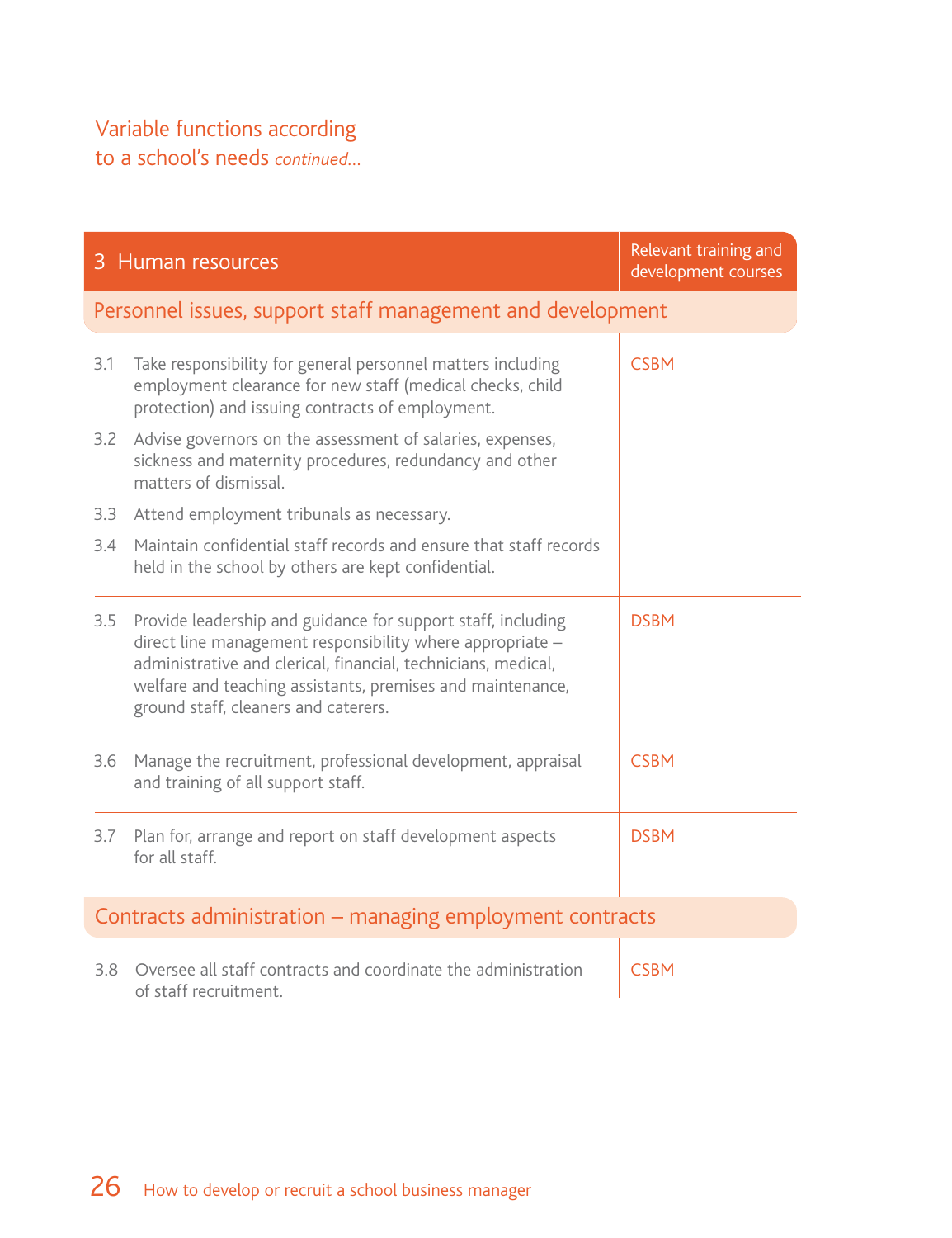| Advising on employment law |                                                                                                                                                                                                                                                                      |                                      |
|----------------------------|----------------------------------------------------------------------------------------------------------------------------------------------------------------------------------------------------------------------------------------------------------------------|--------------------------------------|
| 3.9                        | Advise governors on the policy needed to comply with legislation<br>in areas such as employment protection, equal pay, sex<br>discrimination and the implementation of these policies in school.<br>3.10 Formulate, monitor and implement the school's safety policy | <b>DSBM</b>                          |
|                            | to comply with the requirements of the Health and Safety at<br>Work Act and other legislation.                                                                                                                                                                       |                                      |
|                            | 3.11 Act as the school's health and safety coordinator and<br>fire officer.                                                                                                                                                                                          | <b>CSBM</b>                          |
|                            | 4 Estate management                                                                                                                                                                                                                                                  | Relevant training<br>and development |
|                            | Premises and health and safety management                                                                                                                                                                                                                            |                                      |
| 4.1                        | Manage the maintenance of the school site and buildings,<br>the preparation of maintenance schedules and the efficient<br>operation of all facilities on the property.                                                                                               | <b>CSBM</b>                          |
| 4.2                        | Oversee the supply of lighting, heating, domestic hot water,<br>cooking, ventilation, water softening, energy conservation, etc.                                                                                                                                     |                                      |
| 4.3                        | In cooperation with the fire service, to manage the installation<br>and maintenance of equipment for protection against, and<br>escape from, fire.                                                                                                                   |                                      |
| 4.4                        | Initiate and keep records of regular fire practices and<br>alarm tests.                                                                                                                                                                                              |                                      |
| 4.5                        | Ensure emergency procedures are current and timely.                                                                                                                                                                                                                  |                                      |
| 4.6                        | Manage the security of the school site.                                                                                                                                                                                                                              |                                      |
| 4.7                        | Manage the upkeep of playing fields, gardens, all-weather<br>surfaces, tennis courts and land drainage.                                                                                                                                                              |                                      |
| 4.8                        | Ensure the maintenance of boundaries, footpaths, roads<br>and rights of way.                                                                                                                                                                                         |                                      |
| 4.9                        | Purchase, repair and maintain all furniture and fittings.                                                                                                                                                                                                            |                                      |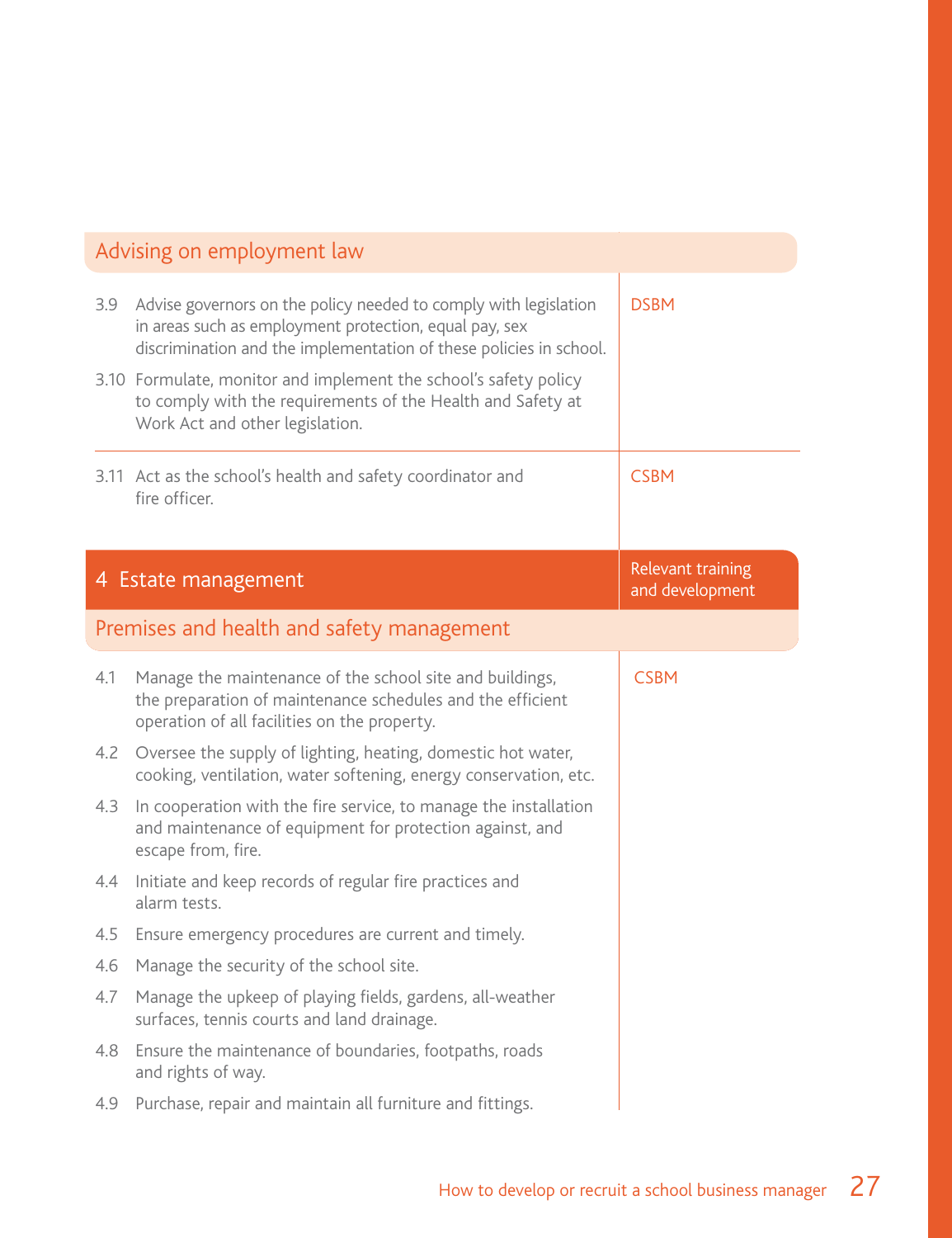to a school's needs *continued…*

| Premises and health and safety management continued |                                                                                                                                                                                                                              |                            |  |
|-----------------------------------------------------|------------------------------------------------------------------------------------------------------------------------------------------------------------------------------------------------------------------------------|----------------------------|--|
|                                                     | 4.10 Know about health and safety regulations, particularly the main<br>issues specific to the school and how they relate to students,<br>staff, visitors, contractors and other users of school premises<br>and facilities. | <b>CSBM</b>                |  |
|                                                     | 4.11 Know the elements of fire safety and the associated risks to<br>the school through the process of risk assessment.                                                                                                      |                            |  |
|                                                     | Letting and risk assessment                                                                                                                                                                                                  |                            |  |
|                                                     | 4.12 Manage the letting of the school premises to outside organisations<br>and school staff, and the development of extended schools<br>activities, with particular reference to the local community.                        | <b>CSBM</b><br><b>DSBM</b> |  |
|                                                     | 4.13 Acquire and dispose of land and buildings as authorised by the<br>headteacher and governing body.                                                                                                                       | <b>CSBM</b>                |  |
|                                                     | 4.14 Draw up outline specifications for new buildings, obtaining<br>tenders, obtaining planning permission, and liaising with building<br>contractors and the school architect.                                              |                            |  |
|                                                     | 4.15 Know about risk assessment tools and how to use them to<br>establish hazards within the school and the associated risk involved.                                                                                        |                            |  |
|                                                     | 4.16 Be aware of the importance of a disaster recovery plan and its<br>place within the management procedures of the school.                                                                                                 |                            |  |
|                                                     | Loss prevention strategies                                                                                                                                                                                                   |                            |  |
|                                                     | 4.17 Know the elements of a comprehensive disaster and recovery<br>plan and to action the plan responsibly if necessary.                                                                                                     | <b>CSBM</b>                |  |
|                                                     | 4.18 Implement risk management and loss prevention strategies<br>to reduce insurance costs.                                                                                                                                  | <b>DSBM</b>                |  |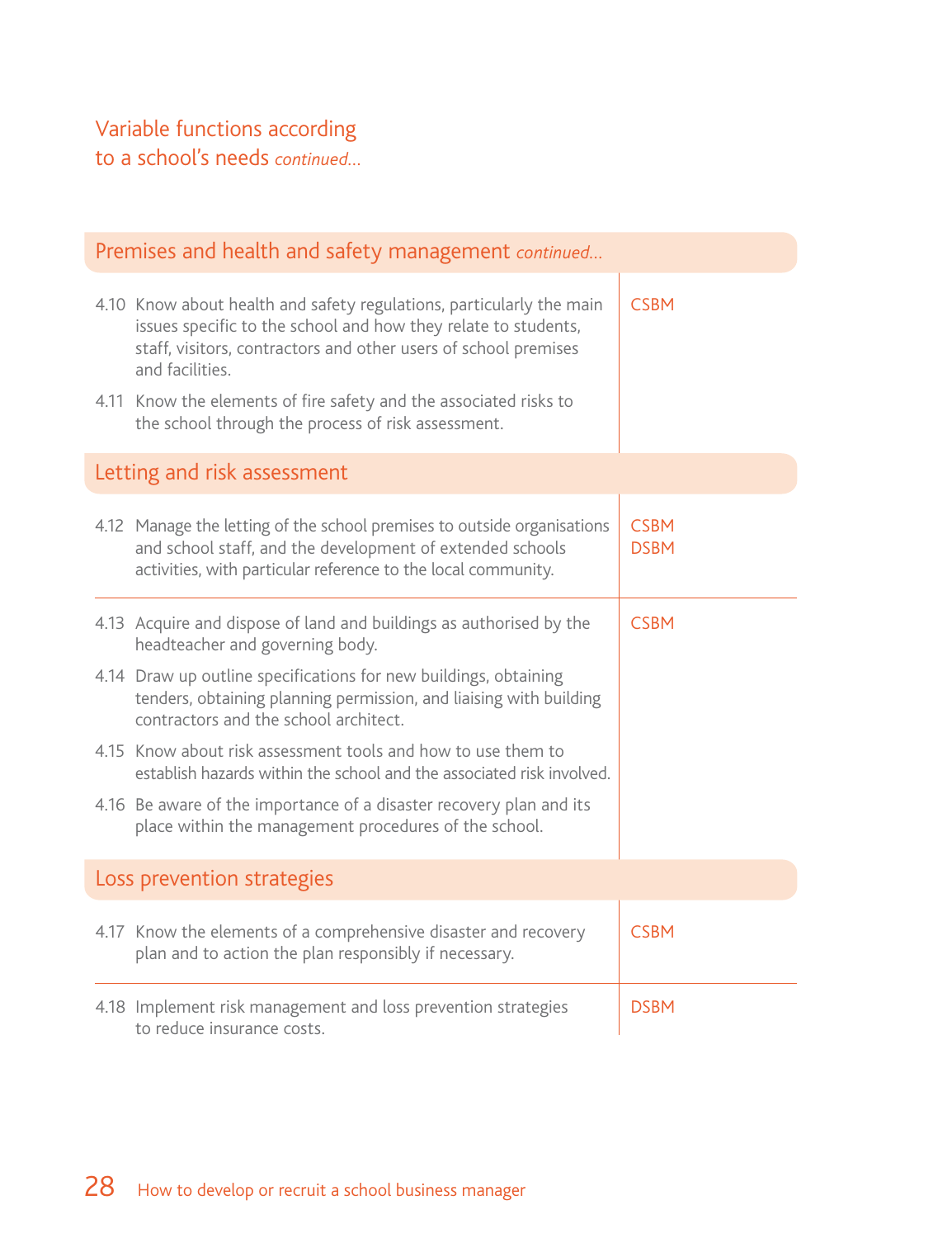|     | 5 Whole school administration                                                                                                                                    | Relevant training<br>and development |
|-----|------------------------------------------------------------------------------------------------------------------------------------------------------------------|--------------------------------------|
|     | ICT management                                                                                                                                                   |                                      |
| 5.1 | Manage the administrative function including the<br>administrative ICT facilities, school reception, reprographics,<br>records and telephones.                   | <b>CSBM</b>                          |
| 5.2 | Manage the school's administrative and financial computer<br>network systems.                                                                                    | <b>CSBM</b><br><b>DSBM</b>           |
| 5.3 | Oversee the implementation of appropriate information<br>management systems; and the full computerisation of the<br>administration accounting and record system. |                                      |
| 5.4 | Act as system manager for the administrative computer<br>network and curriculum network if appropriate.                                                          |                                      |
| 5.5 | Provide for the preparation and production of all school<br>records and publications.                                                                            | <b>CSBM</b>                          |
| 5.6 | Maintain pupil records including those for the<br>assessment process.                                                                                            |                                      |
| 5.7 | Analyse the data and, in conjunction with teaching colleagues,<br>to form strategies to address specific issues.                                                 |                                      |
| 5.8 | Act as correspondent for the DCSF and be responsible for the<br>records and returns required.                                                                    |                                      |
| 5.9 | Obtain the necessary licenses and permissions, and ensure<br>their relevance and timeliness.                                                                     |                                      |
|     | Admissions                                                                                                                                                       |                                      |
|     | 5.10 Advise the headteacher and governors on the need for an<br>admissions and appeals policy; and develop a school<br>admissions and appeals policy.            | <b>DSBM</b>                          |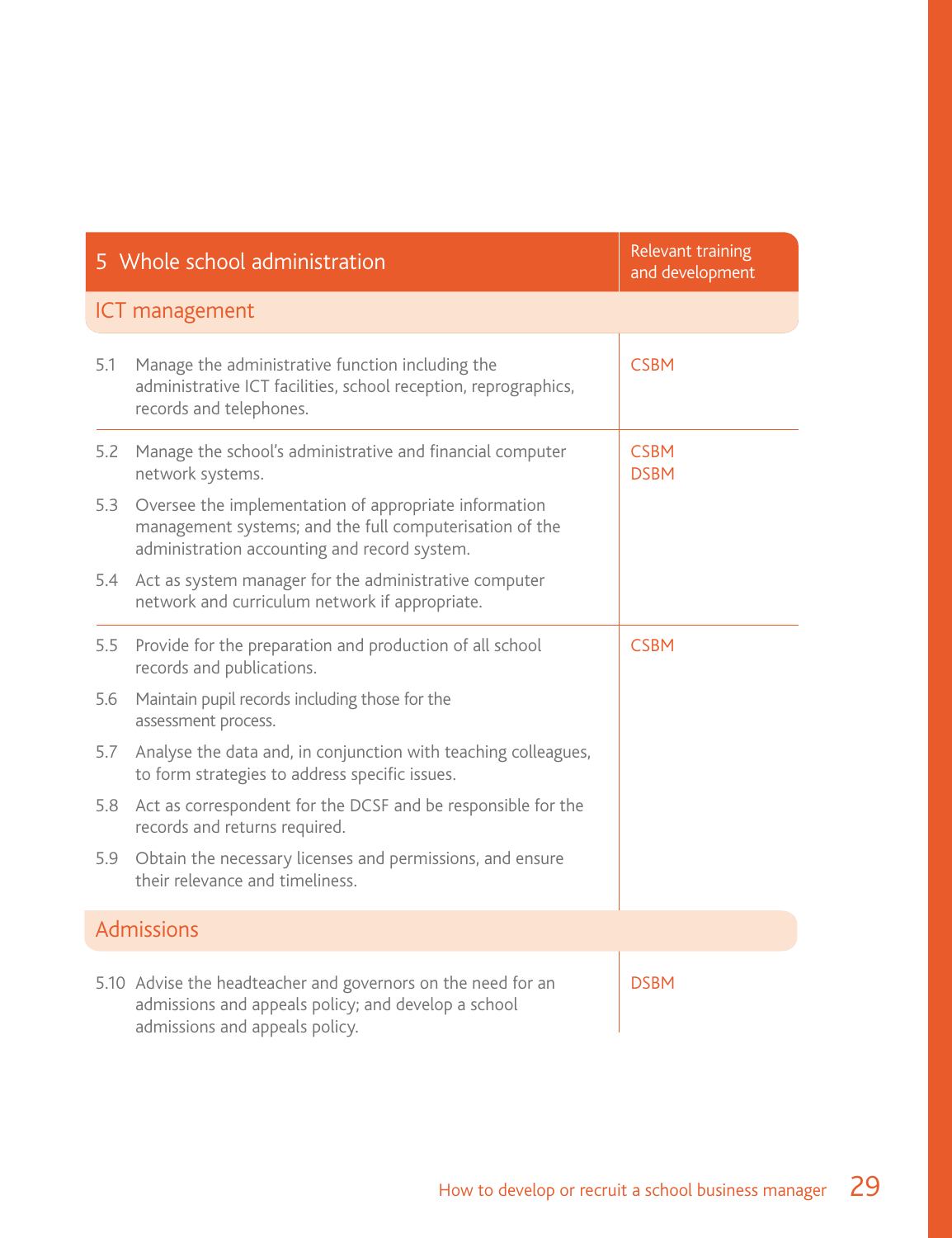|                                     | Relationship management                                                                                                                                                                                                                       |                                      |  |  |
|-------------------------------------|-----------------------------------------------------------------------------------------------------------------------------------------------------------------------------------------------------------------------------------------------|--------------------------------------|--|--|
|                                     | 5.11 Act as a bridge to facilitate closer working relationships<br>between teaching and support staff; and develop school<br>policies for working with contractors and outside agencies.                                                      | <b>DSBM</b>                          |  |  |
|                                     | 6 Marketing and liaison                                                                                                                                                                                                                       | Relevant training<br>and development |  |  |
|                                     | Promoting the school                                                                                                                                                                                                                          |                                      |  |  |
| 6.1                                 | Promote the school to different audiences and raise the<br>profile within the local community.                                                                                                                                                | <b>DSBM</b>                          |  |  |
| Links to other schools and agencies |                                                                                                                                                                                                                                               |                                      |  |  |
| 6.2<br>6.3                          | Ensure effective liaison with other schools. For example<br>by linking to a learning network and accessing training on a<br>group basis to reduce costs and/or improve accessibility.<br>Ensure effective liaison with all interested parties | <b>DSBM</b>                          |  |  |
|                                     | and agencies involved in delivering successful extended<br>school services.                                                                                                                                                                   |                                      |  |  |
| <b>Business community links</b>     |                                                                                                                                                                                                                                               |                                      |  |  |
| 6.4                                 | Liaise with local businesses for fundraising, arranging<br>vocational experience and joint projects.                                                                                                                                          | <b>DSBM</b>                          |  |  |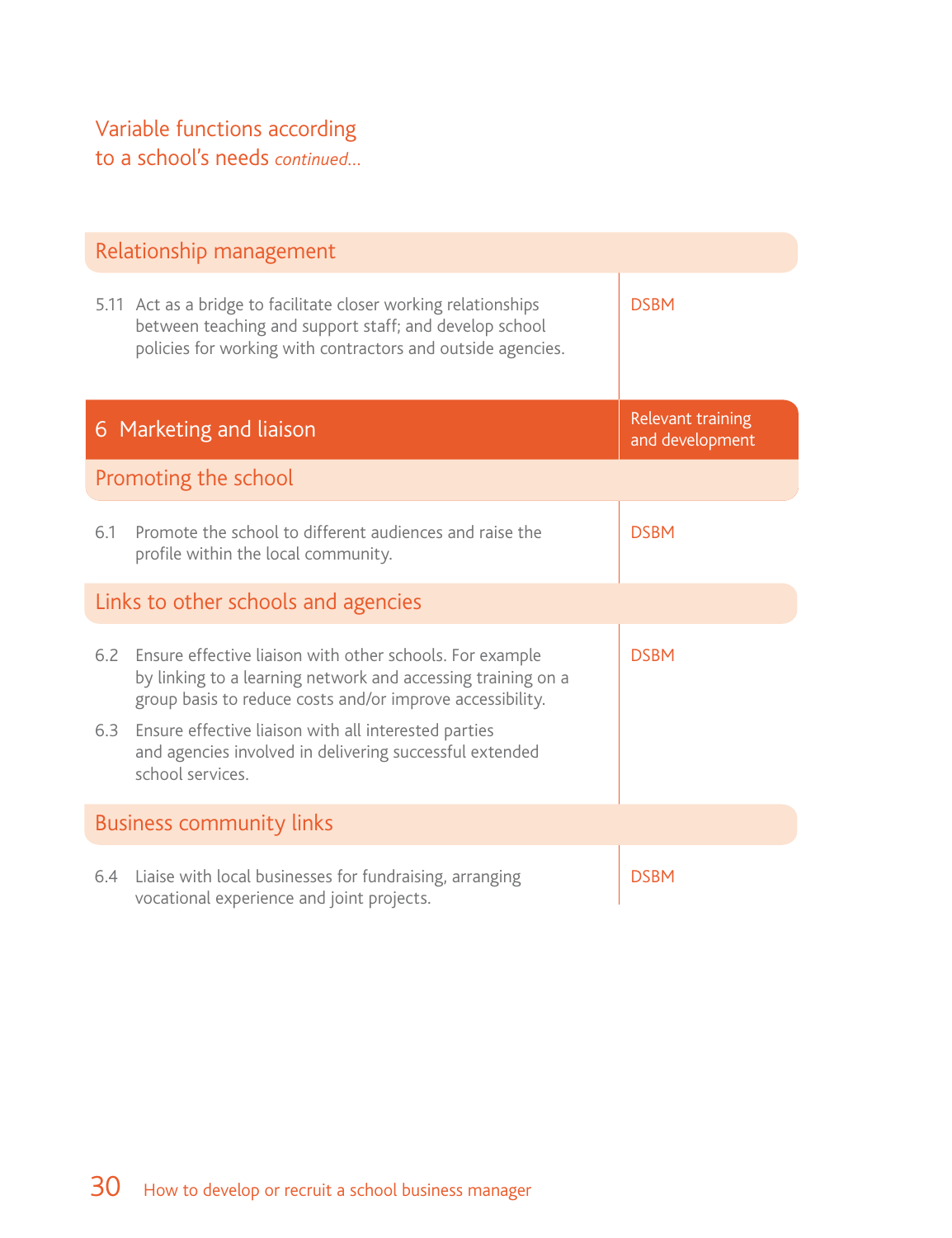

The table on page 32 sets out the skills and competencies mapped against the various potential school business manager levels. Those working at the advanced school business manager and school business director levels would be responsible for whole areas of the strategic leadership of large and complex school organisations.

The CSBM and DSBM programmes cover a few of the advanced school business manager and the school business director skills and competencies in the table on page 32.

The ADSBM and planned School Business Director Programme will focus on these higher skills and competencies. For further information, please visit www.ncsl.org.uk/sbmfuture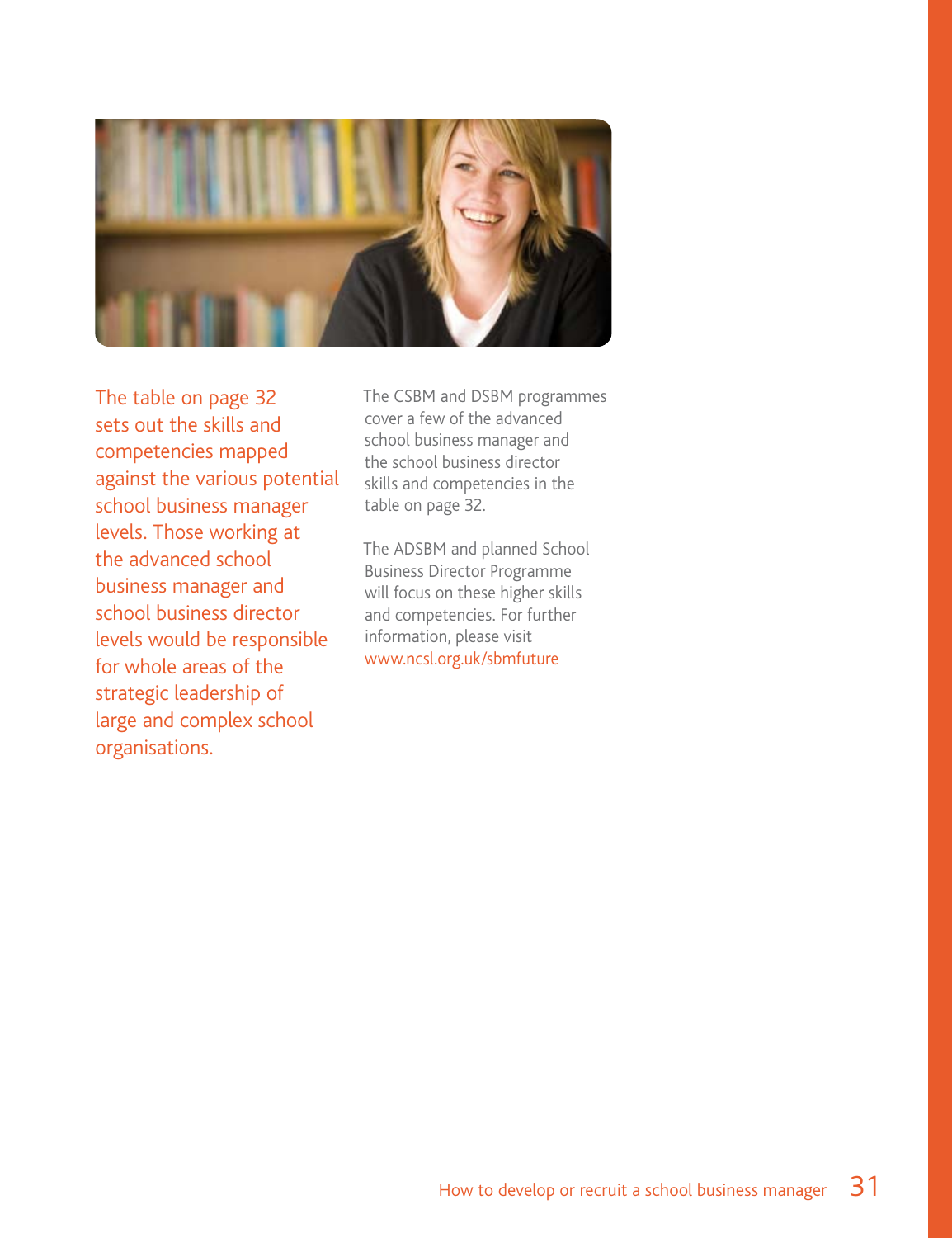# School business managers – skills and competencies

|                                  | <b>Entry level</b>                                                                                 | Intermediate                                                                                                 | Advanced                                                                                                                                        | <b>Director</b>                                                                                                                                                                     |
|----------------------------------|----------------------------------------------------------------------------------------------------|--------------------------------------------------------------------------------------------------------------|-------------------------------------------------------------------------------------------------------------------------------------------------|-------------------------------------------------------------------------------------------------------------------------------------------------------------------------------------|
| Finance                          | • Order processing<br>• Purchasing<br>· Cash / banking                                             | • Prepare budget<br>• Prepare reports for<br>governors and LA<br>• Track performance<br>to budget            | • Fundraising and<br>grant-writing<br>• 3 year budgeting<br>• Provide advice on<br>optimising spending<br>· Ensure standards<br>and compliance  | · Lead multi-year<br>financial planning<br>· Redesign financial<br>systems<br>· Negotiate major<br>business<br>partnerships                                                         |
| People                           | • Administer<br>contracts<br>· Manage payroll<br>• Maintain staff<br>records                       | • Manage some<br>support staff<br>• Liaise with LA<br>when HR queries<br>arise                               | • Manage<br>supportstaff<br>· Administer<br>performance<br>management<br>processes for<br>all staff<br>· Provide expertise<br>on legal issues   | · Reconfiguration/<br>optimisation of<br>staffing<br>(across network)<br>· Design performance<br>management<br>systems<br>• Dispute resolution<br>· Talent management<br>strategies |
| <b>Operations</b>                | • Office<br>management<br>· Maintain pupil<br>records<br>· Secretarial duties<br>· Site management | • Premises<br>management<br>• Manage<br>contracted-in<br>services / SLAs<br>• Insurance<br>• Update policies | • H&S, fire and risk<br>management<br>• Manage capital<br>projects<br>• Manage ICT / MIS<br>systems<br>· School marketing<br>• Develop policies | · IT-enablement<br>· Large-scale project<br>management<br>(eg BSF; site<br>reconfiguration)                                                                                         |
| Extended<br>schools/<br>pastoral |                                                                                                    | • Lettings<br>• Before and after<br>school clubs<br>· Lunchtime<br>management                                | • External agency<br>relationship<br>management<br>· Manage extended<br>services provision<br>· Liaise with parents<br>on non-T&L               | • Set-up and develop<br>very broad service<br>lines<br>• Manage<br>multi-agency<br>relationships                                                                                    |
| Networks &<br>partnerships       |                                                                                                    | • Part of bursar<br>networks to share<br>best practices                                                      | • Main liaison with<br>other schools on<br>non-T&L matters<br>· Shared services                                                                 | • Help realise<br>federations<br>· Explore / promote<br>federations                                                                                                                 |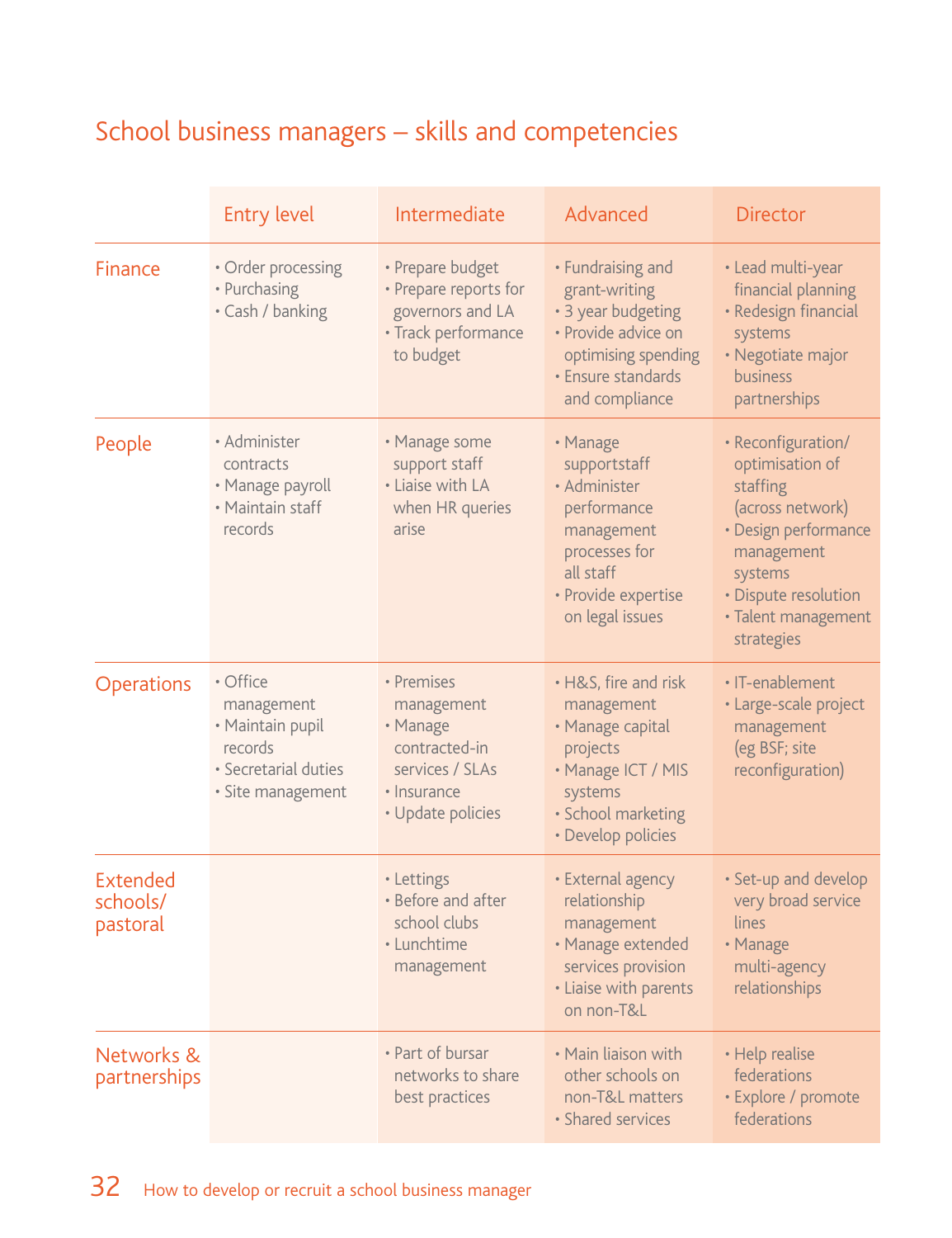# 2.6 Interview arrangements and salaries



The school business manager jobs website at **www.sbmjobs.co.uk** and the National Association of School Business Management (NASBM) can provide support and advice to schools on interviewing arrangements for school business managers.

The school, particularly the headteacher and governing body, will need to agree a salary which will attract the calibre of school business manager they require. Their local authority can give advice on appropriate salary levels. Similarly, the school business manager jobs website and the NASBM can provide information on salaries.

A new national negotiating body – the School Support Staff Negotiating Body (SSSNB) – is being established to develop and put plans into place to implement a nationally consistent pay and conditions framework for those support staff employed in maintained schools in England. Further information on the SSSNB can be found on the DCSF website at www.dcsf.gov.uk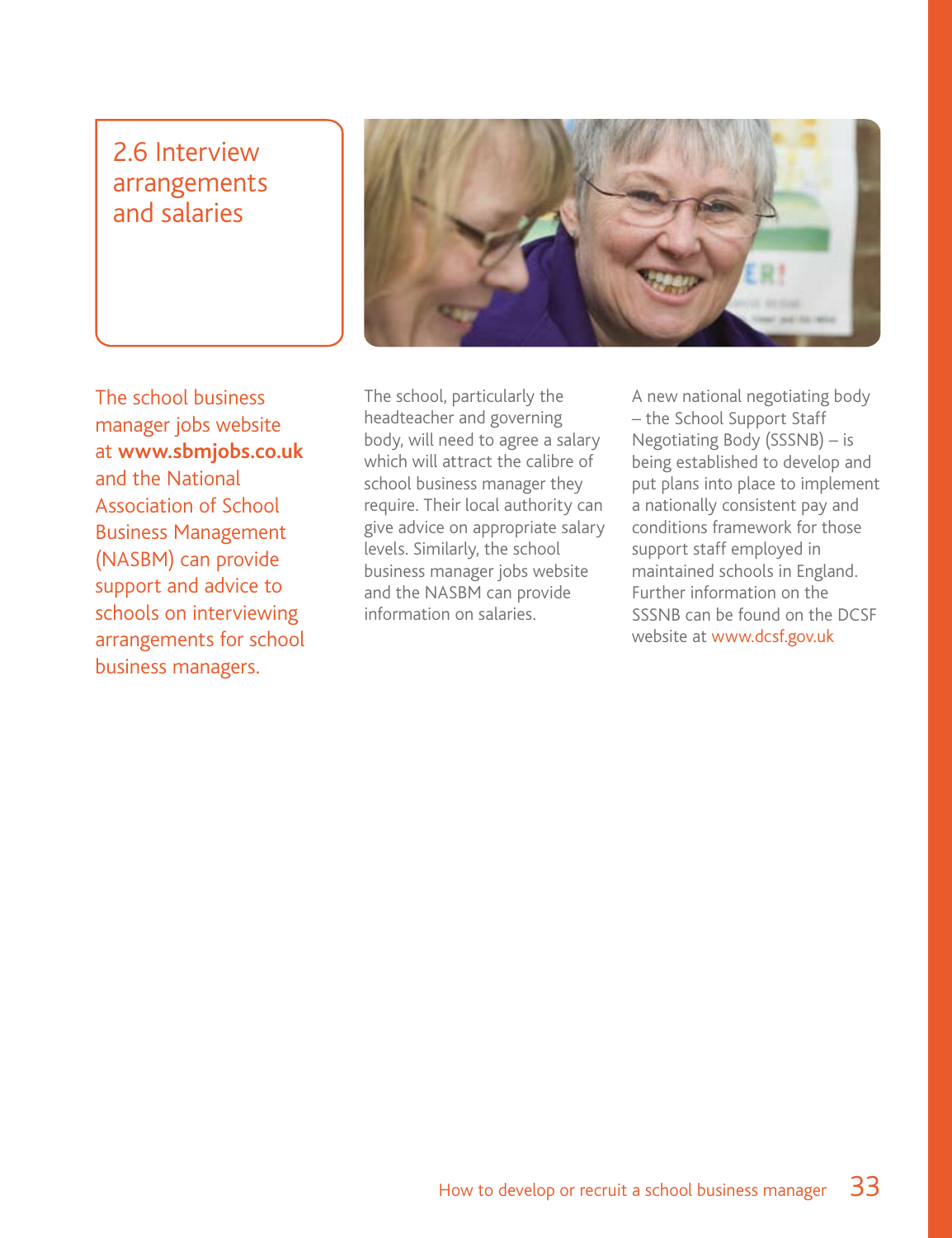Fishergate **Community** Primary School, York



#### Andy Herbert, Headteacher

"Chris Richardson joined us as a school business manager four years ago. She is employed by the local authority and is part of a shared school business manager service, which we buy into.

Chris has developed her role to make it much more strategic. I have found that having a school business manager has actually meant a net saving in cost, because of the cost-saving and efficiency work she is doing.

Chris is a member of our senior leadership team, and the fresh perspective she brings is invaluable. For example, she looks after procurement, which requires skills that aren't about teaching. She also manages our service contracts such as food and cleaning, which I used to have to do myself. Chris acts almost as my deputy on employment and payroll issues. She's everyone's first port of call when something needs sorting out, which is great because she can get to problems much quicker than I could."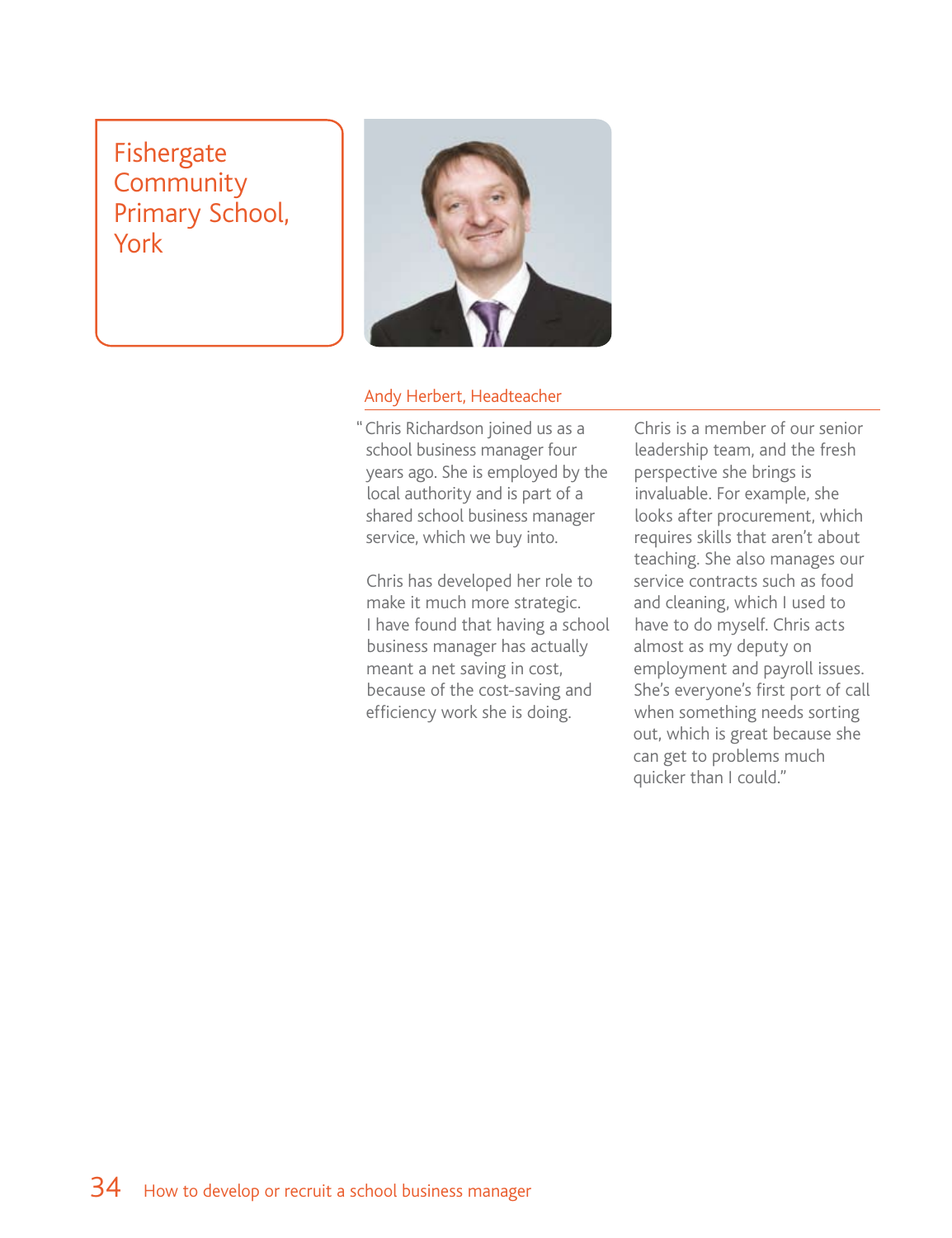

Long Term Vision

Imprine staffing

Larger ICTS

PPA / teaching

Upstairs

- £45k for a new classroom/resource centre
- £80k for electrical re-wiring
- £251k for a lift, ramp to main entrance, refurbishment of early years toilets
- £6k for disabled toilet/shower
- £4.5k for the removal of steps/new door for nursery children

One major benefit of my role is the collaboration it facilitates between myself and the two headteachers I work with on mutually beneficial projects, such as pupil data tracking software procurement and guiding new deputy/assistant headteachers through budget setting.

The shared SBM service is an important part of the authority's portfolio of support to schools and is constantly growing and developing. Just as importantly, a significant number of our primary schools now employ their own school business manager, which we also encourage and facilitate."

*Christine Richardson, Peripatetic school business manager*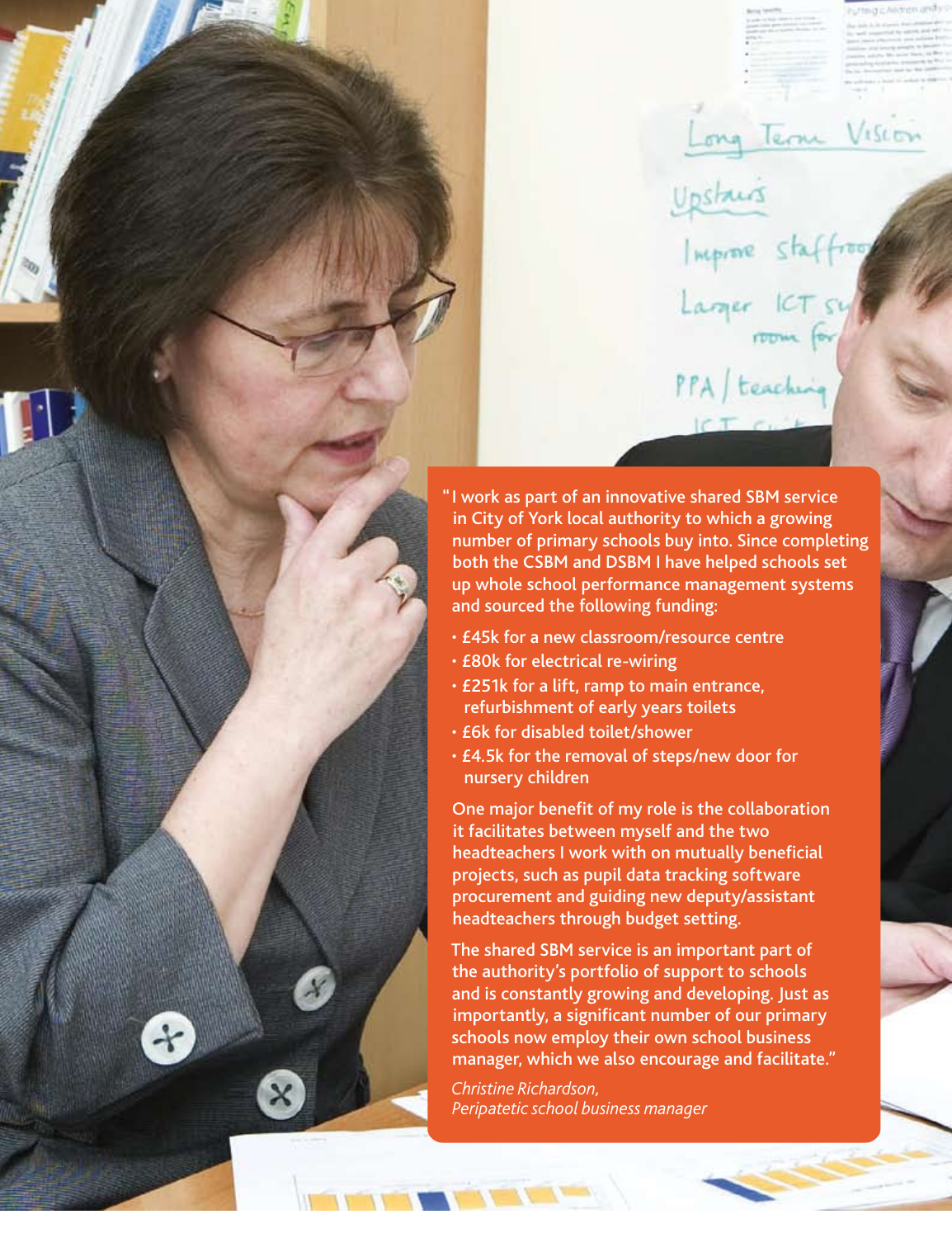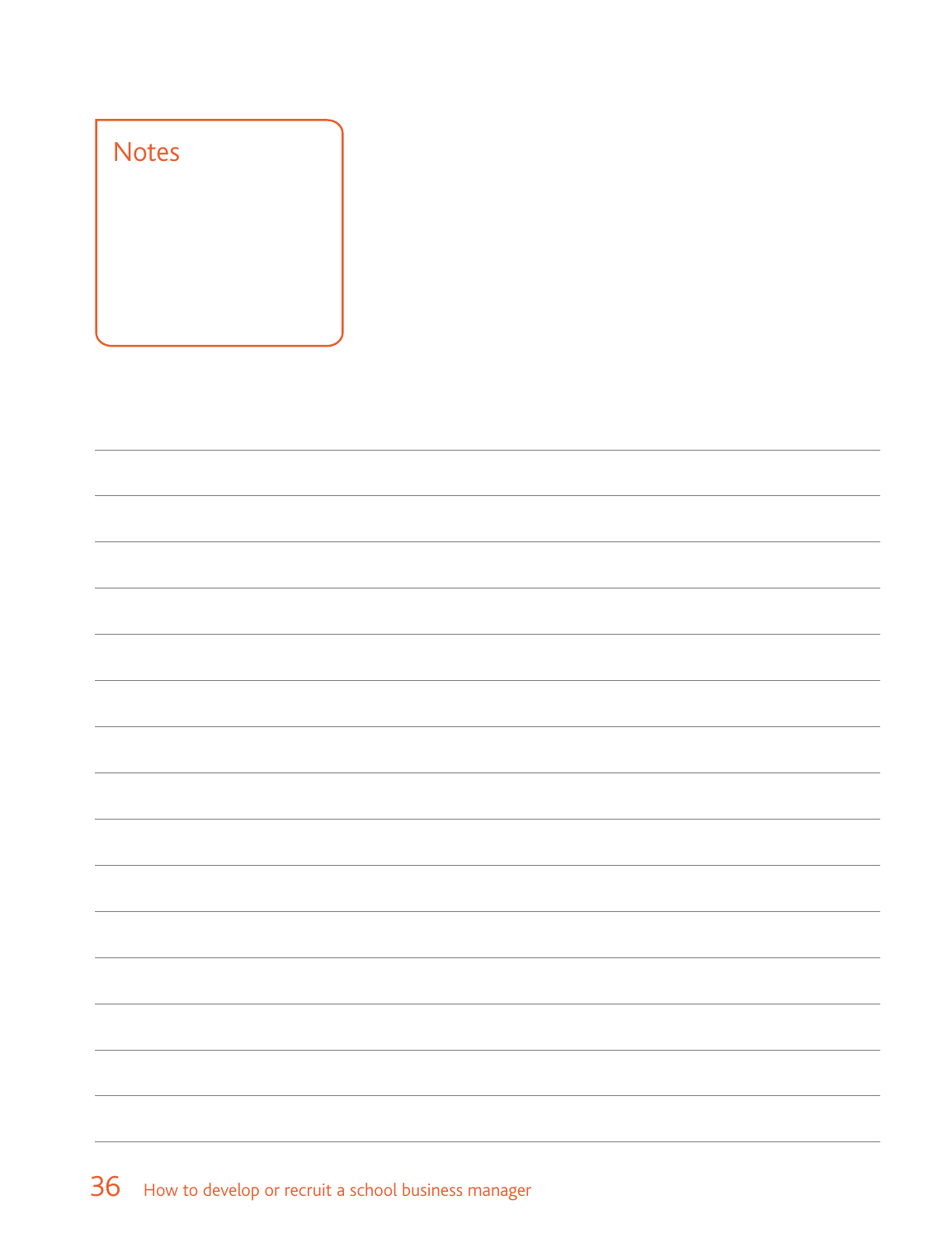#### **The Training and Development Agency for Schools**

The TDA is committed to promoting the well-being and educational achievement of all children in everything that we do. We work with schools to develop the skills of the whole school workforce. We create standards and development opportunities for all staff, to ensure that schools can recruit good quality, well-trained people who will continue to develop and improve their skills to support children's learning. We work to ensure that the supply and quality of teacher training meets demand, and promote teaching as a career. We support the modernisation of the school workforce to help schools access the resources they need to remodel their workforce, deploy staff effectively and introduce extended services.

#### **www.tda.gov.uk**

#### **The National College for School Leadership**

The National College for School Leadership (NCSL) helps make a positive difference to children's lives through the development of world-class school and children's centre leaders. We provide a range of leadership development activities, publications and resources to suit the needs of leaders at different stages in their careers and in a wide range of contexts. We also work with schools and others to identify and grow future leaders and develop leadership within and beyond schools by enabling excellent leaders to share expertise.

#### **The NCSL is changing**

In September, the National College for School Leadership is changing its name. The new name reflects the recent extension of our remit to offer development opportunities for leaders of children's services. It encapsulates a common commitment to improving the lives and life chances of children and young people. We will continue to maintain our unrivalled services and programmes for school and children's centre leaders. For more information visit

#### **www.ncsl.org.uk/changing**